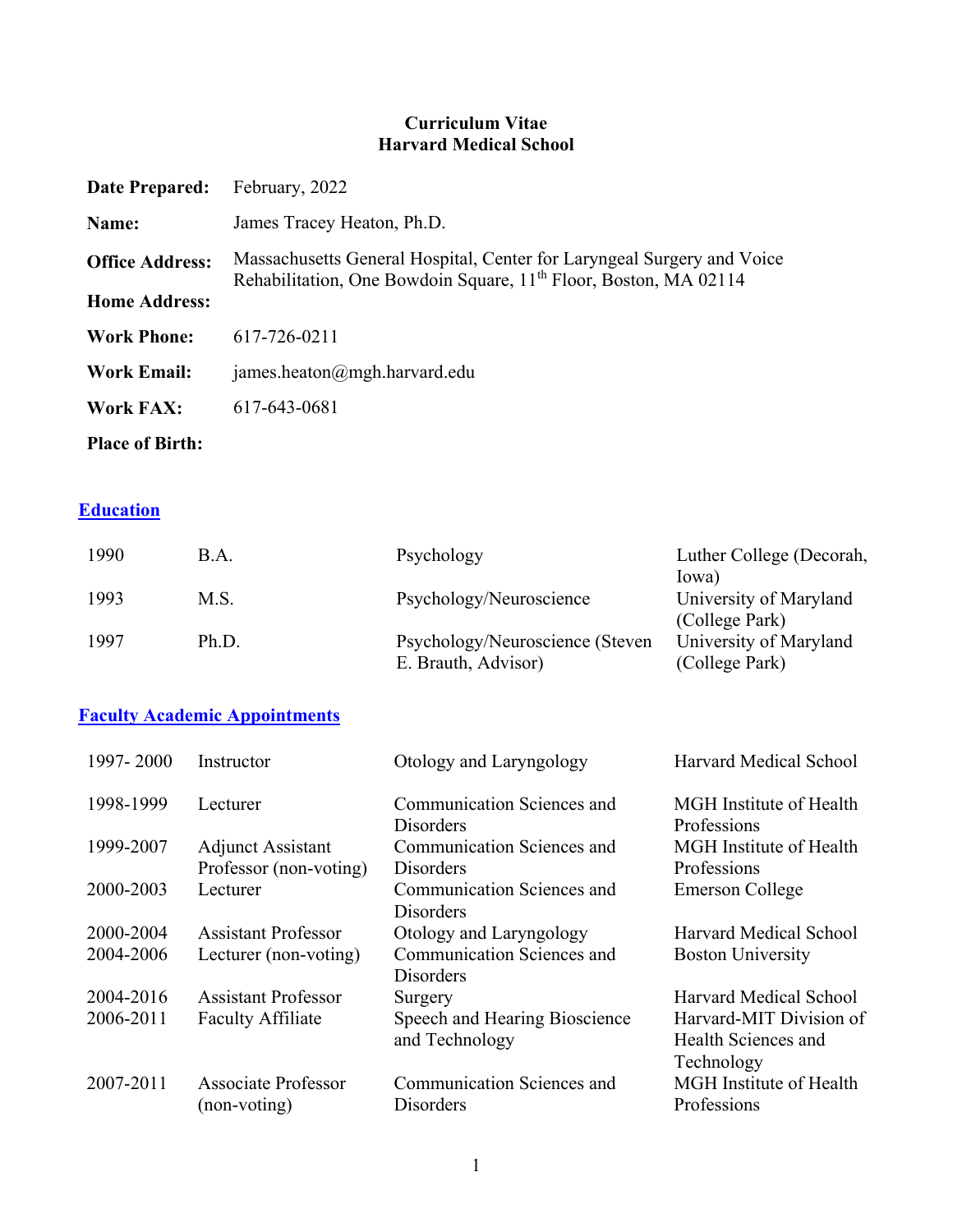| $2011 -$ | Professor (Adjunct,        | Communication Sciences and    | MGH Institute of Health |
|----------|----------------------------|-------------------------------|-------------------------|
| present  | non-voting)                | Disorders                     | Professions             |
| $2011 -$ | <b>Faculty Affiliate</b>   | Speech and Hearing Bioscience | Harvard Division of     |
| present  |                            | and Technology                | <b>Medical Sciences</b> |
| $2016-$  | <b>Associate Professor</b> | Surgery                       | Harvard Medical School  |
| present  |                            |                               |                         |

### **Appointments at Hospitals/Affiliated Institutions**

| 1997-2004 | <b>Research Associate</b> | Otolaryngology                  | Massachusetts Eye and Ear    |
|-----------|---------------------------|---------------------------------|------------------------------|
|           |                           |                                 | Infirmary                    |
| 2004-2016 | Assistant                 | Surgery – Division of Laryngeal | <b>Massachusetts General</b> |
|           | Neuroscientist            | Surgery                         | Hospital                     |
| $2016-$   | Associate                 | Surgery – Division of Laryngeal | <b>Massachusetts General</b> |
| present   | Neuroscientist            | Surgery                         | Hospital                     |

### **Other Professional Positions**

| 2005-2006 | Neuroscientist Consultant/Investigator | CACI, Inc. (for U.S. Defense Department) |
|-----------|----------------------------------------|------------------------------------------|
| 2006-2014 | Neuroscientist Consultant/Investigator | BAE Systems, Inc.                        |
| 2015-     | Neuroscientist Consultant/Investigator | Delsys/Altec, Inc.                       |
| present   |                                        |                                          |
| 2017-2019 | Member, Board of Scientific Advisors   | Delsys/Altec, Inc.                       |

### **Committee Service**

### **Local**

| 2001-2004<br>2003   | Animal Care and Use Committee<br>MEEI Representative for the Public<br>Responsibility in Medicine and Research<br>Conference, March 28-30, San Diego, CA | Massachusetts Eye and Ear Infirmary<br>Massachusetts Eye and Ear Infirmary |
|---------------------|----------------------------------------------------------------------------------------------------------------------------------------------------------|----------------------------------------------------------------------------|
| 2013-2020           | <b>Surgical Research Council</b>                                                                                                                         | <b>MGH</b> Department of Surgery                                           |
| 2014-2020           | Co-Chair; Research Faculty and<br>Postdoctoral Fellow Career Development<br>Committee                                                                    | <b>MGH</b> Department of Surgery                                           |
| 2015-<br>present    | Core Curriculum Committee; Speech and<br>Hearing Bioscience and Technology<br>Doctoral Program                                                           | <b>Harvard Division of Medical Sciences</b>                                |
| $2015 -$<br>present | Admissions Committee; Speech and<br>Hearing Bioscience and Technology<br>Doctoral Program                                                                | <b>Harvard Division of Medical Sciences</b>                                |
| Regional            |                                                                                                                                                          |                                                                            |
| 2008                | Search Committee for Assistant Professor in<br><b>Communication Sciences and Disorders</b>                                                               | <b>MGH</b> Institute of Health Professions                                 |
| 2008                | Search Committee for Associate Director in                                                                                                               | <b>MGH</b> Institute of Health Professions                                 |

Communication Sciences and Disorders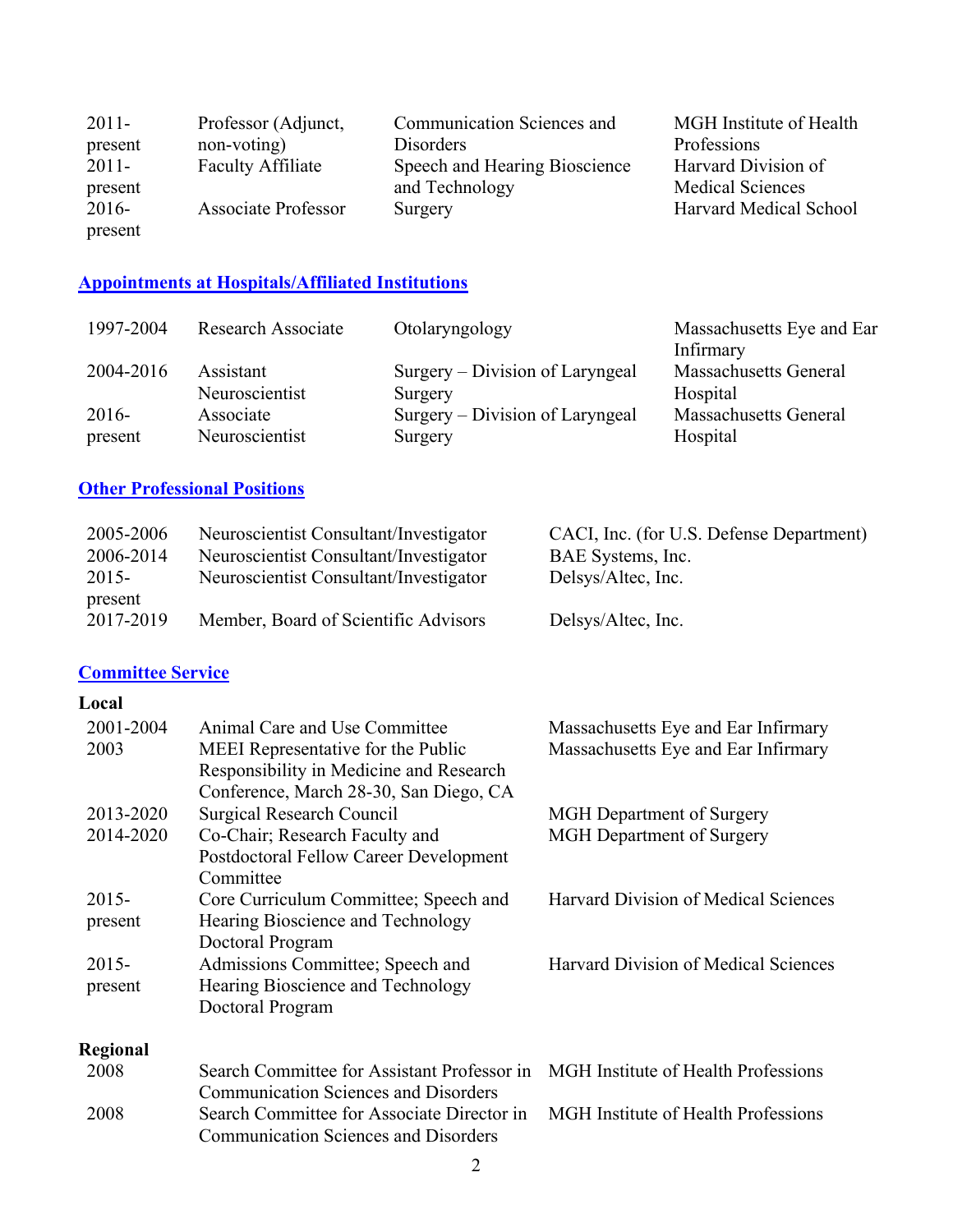| 2008      | <b>Simulation Laboratories Planning</b><br>Committee                             | MGH Institute of Health Professions        |
|-----------|----------------------------------------------------------------------------------|--------------------------------------------|
| 2011-2013 | Hearings Committee (disciplinary review)                                         | <b>MGH</b> Institute of Health Professions |
| 2011-2013 | <b>Faculty Senate</b>                                                            | <b>MGH</b> Institute of Health Professions |
| 2012-2018 | Executive Committee for the PhD Program<br>in Rehabilitation Sciences            | MGH Institute of Health Professions        |
| 2014-2018 | <b>Rehabilitation Sciences PhD Candidacy</b><br><b>Qualifying Exam Committee</b> | MGH Institute of Health Professions        |
|           |                                                                                  |                                            |

### **International**

| 2017 | <b>Expert Review Committee</b> |
|------|--------------------------------|
|------|--------------------------------|

#### **Professional Societies**

| 1992-   | Society for Neuroscience | Member |
|---------|--------------------------|--------|
| present |                          |        |

### **Editorial Activities**

#### **Ad hoc Reviewer**

*Alliance for Engineering in Biology and Medicine Annals of Otology, Rhinology and Laryngology Behavioral and Brain Functions BioMedical Engineering OnLine Brain Research Bulletin Brain Structure and Function Folia Phoniatrica et Logopaedica Head & Neck Human Movement Science IEEE Transactions on Biomedical Engineering Innovation and Research in BioMedical Engineering Journal of Biomedical Materials Research Journal of NeuroEngineering and Rehabilitation Journal of Veterinary Clinical Practice and Pet Care Journal of Visualized Experiments Laryngoscope Muscle and Nerve Nature Protocols Neural Regeneration Research Otolaryngology – Head and Neck Surgery PLOS ONE Speech Communication Transactions of Biomedical Engineering* 

#### **Honors and Prizes**

1993 Individual National Research Service Award

NIH, National Institute on Deafness and Other

Project title: Neural Mechanisms of Vocal and Perceptual Learning

Canada Foundation for Innovation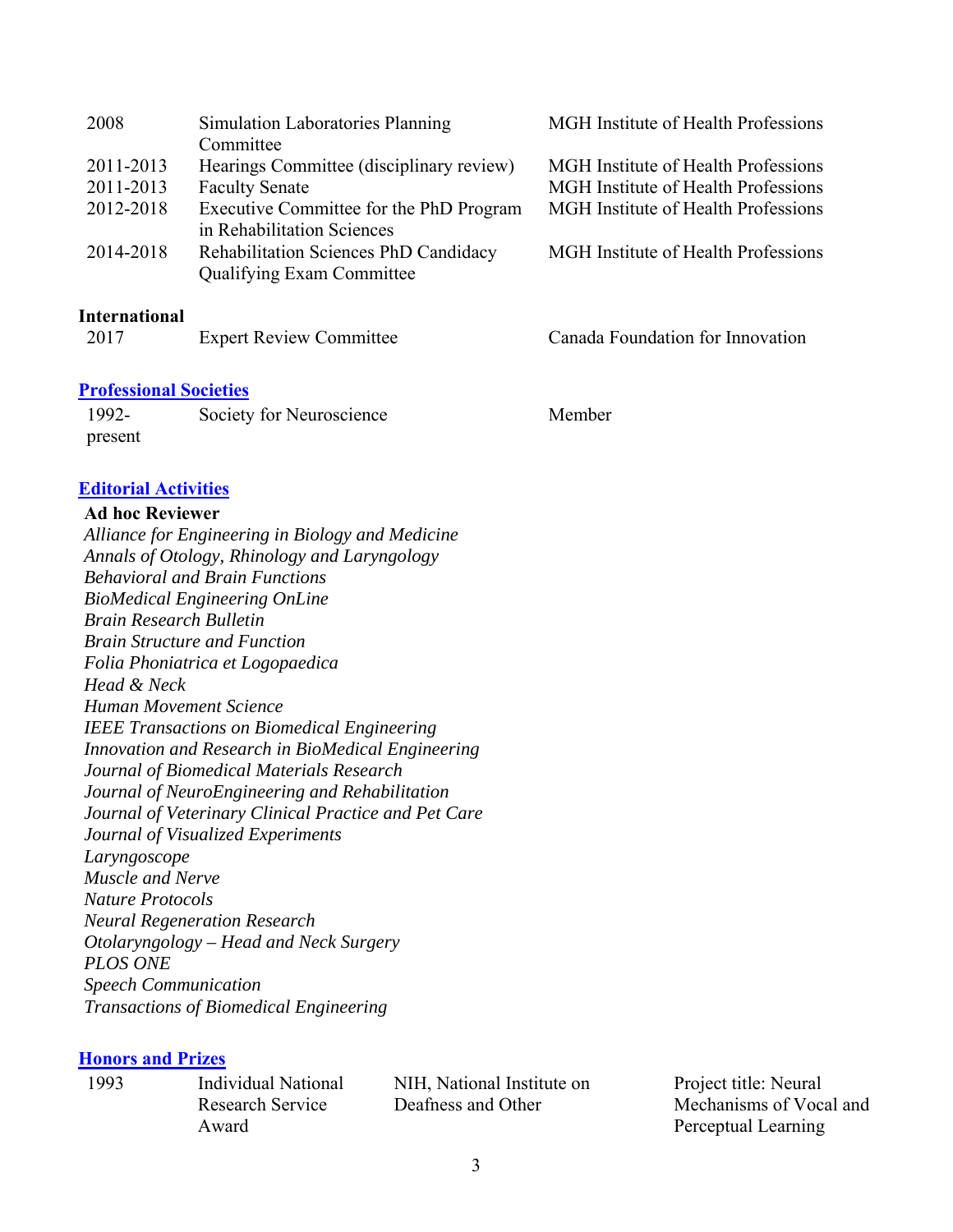|      |                                                    | <b>Communication Disorders</b>                                      |                                              |
|------|----------------------------------------------------|---------------------------------------------------------------------|----------------------------------------------|
|      |                                                    | (NIDCD)                                                             |                                              |
| 1995 | Honors Distinction for                             | University of Maryland,                                             | Awarded when a PhD                           |
|      | the PhD Candidacy                                  | Department of Psychology,                                           | candidate completes the                      |
|      | Comprehensive Exam                                 | Neuroscience and Cognitive<br>Science Program                       | comprehensive exam in an<br>exemplary manner |
| 1998 | <b>Jack Bartlett Award</b>                         | University of Maryland,                                             | Awarded annually for                         |
|      |                                                    | Department of Psychology,                                           | excellence in dissertation                   |
|      |                                                    | Neuroscience and Cognitive                                          | experimental design                          |
|      |                                                    | Science Program                                                     |                                              |
| 2002 | Fellow of the 50 <sup>th</sup>                     | <b>Harvard Medical School</b>                                       | Project title: Comparison                    |
|      | <b>Anniversary Program</b>                         |                                                                     | of Electrical and Magnetic                   |
|      | for Scholars in                                    |                                                                     | Stimulation of the Vagus                     |
|      | Medicine                                           |                                                                     | Nerve                                        |
| 2004 | Faculty Award for<br><b>Excellence in Teaching</b> | Massachusetts General Hospital<br>Institute of Health Professions   |                                              |
|      |                                                    | Department of Communications                                        |                                              |
|      |                                                    | Sciences and Disorders                                              |                                              |
| 2008 | Best Poster Award (co-                             | American Laryngological                                             |                                              |
|      | author)                                            | <b>Association Meeting, COSM</b>                                    |                                              |
| 2009 | Sir Charles Bell Poster                            | XI International Facial Nerve                                       |                                              |
|      | Prize (co-author)                                  | Symposium, Rome, Italy                                              |                                              |
| 2009 | <b>Sir Harold Gillies</b>                          | American Academy of Facial                                          | Best scientific paper                        |
|      | Award (co-author)                                  | Plastic and Reconstructive Surgery                                  | among Fellows                                |
| 2009 | Presidential Award (co-                            | American Society for Neuro                                          | Best basic science poster                    |
|      | author)                                            | Rehabilitation                                                      |                                              |
| 2009 | Partners in Excellence                             | MGH-IHP and Partners                                                | In recognition of                            |
|      | Award                                              | Healthcare.                                                         | outstanding performance                      |
|      |                                                    |                                                                     | and commitment to<br>excellence              |
| 2010 | Broyles-Maloney                                    | American Broncho-                                                   | For outstanding                              |
|      | Award (co-author)                                  | <b>Esophagological Association</b>                                  | manuscript, thesis or                        |
|      |                                                    |                                                                     | accomplishments in                           |
|      |                                                    |                                                                     | bronchoesophagology,                         |
|      |                                                    |                                                                     | laryngology or related                       |
|      |                                                    |                                                                     | science                                      |
| 2010 | <b>Third Place Poster</b>                          | American Laryngological                                             |                                              |
|      | Award (co-author)                                  | <b>Association Meeting, Combined</b>                                |                                              |
| 2012 | <b>Best Basic Science</b>                          | <b>Otolaryngology Spring Meetings</b><br>American Academy of Facial |                                              |
|      | Poster (co-author)                                 | Plastic and Reconstructive Surgery                                  |                                              |
| 2017 | Broyles-Maloney                                    | American Broncho-                                                   | For outstanding                              |
|      | Award (co-author)                                  | <b>Esophagological Association</b>                                  | manuscript, thesis or                        |
|      |                                                    |                                                                     | accomplishments in                           |
|      |                                                    |                                                                     | bronchoesophagology,                         |

laryngology or related

science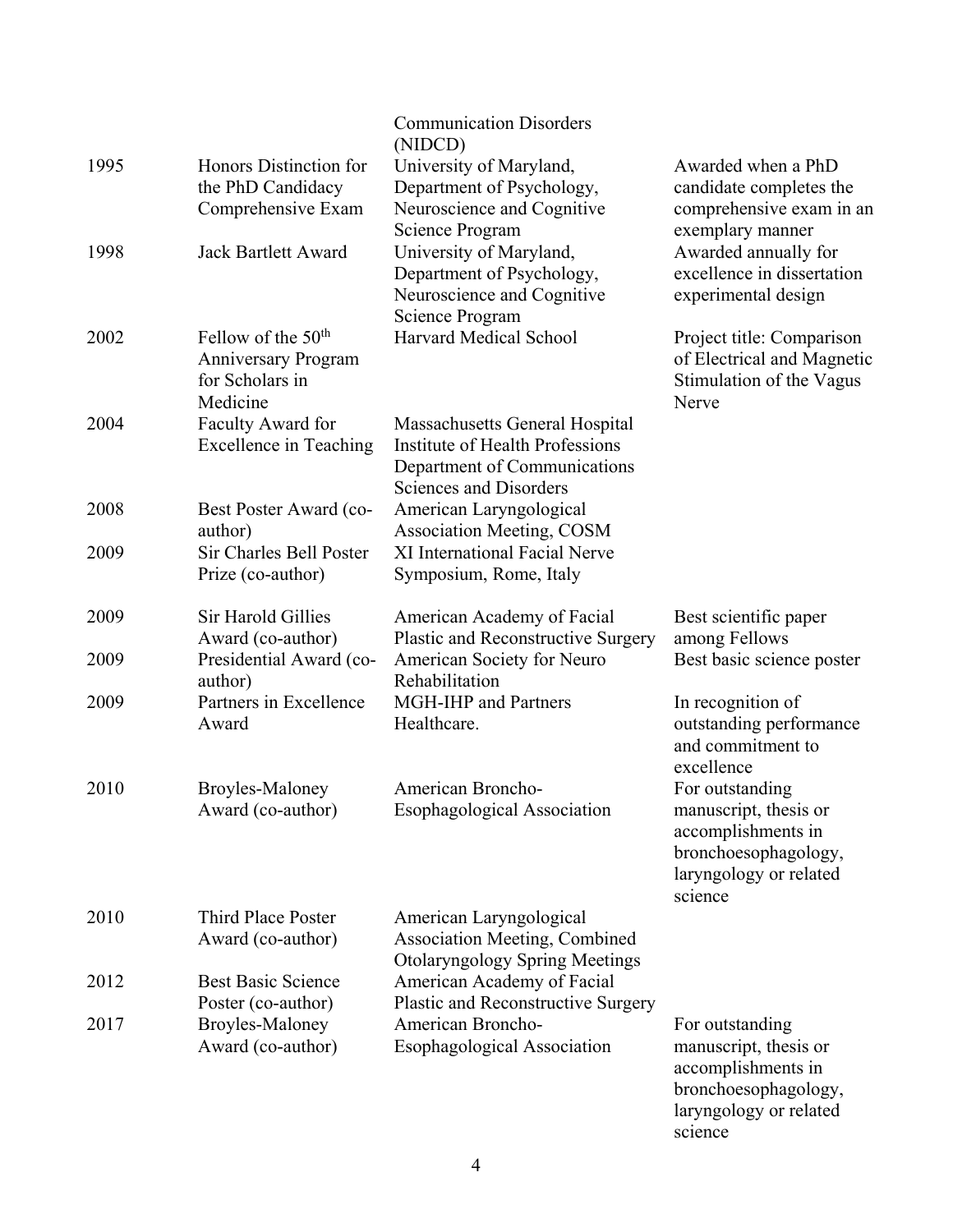| 2017 | Appointed to Board of | Delsys Inc., Natick MA |
|------|-----------------------|------------------------|
|      | Scientific Advisors   |                        |

# **Report of Funded and Unfunded Projects**

## **Funding Information**

### **Past**

| 1993-1996 | Neural Mechanisms of Vocal Learning                                                                                                                                                       |
|-----------|-------------------------------------------------------------------------------------------------------------------------------------------------------------------------------------------|
|           | National Research Service Award: NIMH (MH1047)<br>Principal Investigator                                                                                                                  |
|           | This project examined the neural pathways and peripheral mechanisms and development of<br>vocal production in parrots.                                                                    |
| 1997-2000 | Voice Project: Neural Prosthesis Research Center                                                                                                                                          |
|           | W.M. Keck Foundation<br>Investigator (Project PI Robert Hillman; Total direct costs \$1,035,000)                                                                                          |
|           | The long-term goal of this project was to provide patients who have lost the ability to                                                                                                   |
|           | produce voice and speech because of laryngeal cancer or trauma with a substantially                                                                                                       |
|           | improved artificial larynx. These improved devices will more closely approximate normal                                                                                                   |
|           | voice and speech production than currently available electrolarynx (EL) devices that suffer<br>from several limitations (e.g., non-human sounding, reduced loudness and intelligibility). |
| 1999-2002 | Development of an Improved Electrolarynx: Communication System: Subcontract from                                                                                                          |
|           | <b>Boston VA Medical Center</b>                                                                                                                                                           |
|           | Veterans Administration: Division of Rehabilitation Research and Development<br>Investigator (Site PI Robert Hillman; Total direct costs \$499,500)                                       |
|           | The long-term goal of this project was to provide patients who have lost the ability to                                                                                                   |
|           | produce voice and speech because of laryngeal cancer or trauma with a substantially                                                                                                       |
|           | improved artificial larynx. These improved devices will more closely approximate normal<br>voice and speech production than currently available EL devices that suffer from several       |
|           | limitations (e.g., non-human sounding, reduced loudness and intelligibility).                                                                                                             |
| 2001-2005 | Development of a Portable Voice Monitor with Biofeedback                                                                                                                                  |
|           | NIH-NIDCD/R21HD41004                                                                                                                                                                      |
|           | Investigator (PI Robert Hillman; Total direct costs \$616,080)<br>This project was aimed at developing an ambulatory monitoring and feedback system for                                   |
|           | evaluating and treating voice disorders that can: (1) reliably and unobtrusively provide<br>long-term, continuous tracking of important parameters of vocal function, and (2) provide     |
|           | feedback to the user when voice parameters exceed 'safe' limits and/or target phonatory                                                                                                   |
|           | behaviors are not maintained.                                                                                                                                                             |
| 2001-2011 | Voice Restoration Subsequent to Vocal Fold Scarring                                                                                                                                       |
|           | Institute of Laryngology and Voice Restoration                                                                                                                                            |
|           | Investigator (Project PIs Steven Zeitels & Robert Hillman; Total direct costs \$7,500,000)                                                                                                |
|           | This project was aimed at developing and clinically testing new procedures for restoring                                                                                                  |
|           | vocal function to patients who have sustained vocal fold scarring, including the<br>development of a bio-implant.                                                                         |
| 2002-2003 | Comparison of Electrical and Magnetic Stimulation of the Vagus Nerve                                                                                                                      |
|           | Harvard Medical School, Scholars in Medicine Fellow                                                                                                                                       |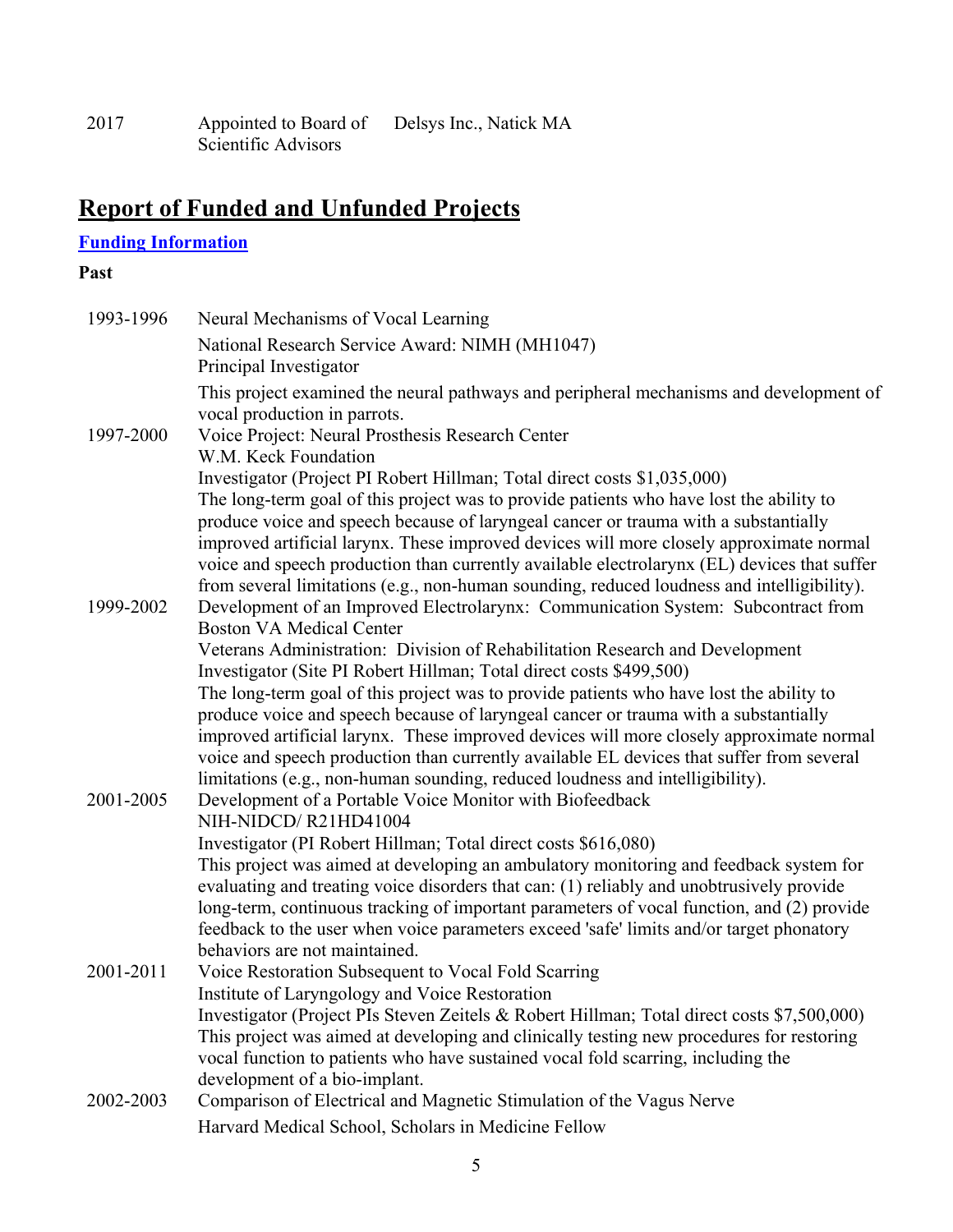|           | Principal Investigator (Total direct and indirect costs \$25,000)                                                                                                                                                                                                                                                                                                                                                 |
|-----------|-------------------------------------------------------------------------------------------------------------------------------------------------------------------------------------------------------------------------------------------------------------------------------------------------------------------------------------------------------------------------------------------------------------------|
| 2004-2009 | This project was aimed at validating the use of magnetic stimulation of the vagus nerve as<br>a test of laryngeal innervation status by making direct, intraoperative comparisons of<br>electrical and magnetic stimulation of the vagus and laryngeal motor nerves.<br>Development of Voice Neural Prosthesis Technology<br>NIH-NIDCD/R01DC006449                                                                |
| 2005-2008 | Investigator (PI Robert Hillman; Total direct and indirect costs \$1,800,000)<br>This project was aimed at developing an improved electrolarynx-based communication<br>system (with a neural interface) that more closely approximates normal voice and speech<br>production for patients who have lost laryngeal function.<br>Sub-Vocal Speech Exploration                                                       |
|           | DARPA Contract # 6800-318                                                                                                                                                                                                                                                                                                                                                                                         |
| 2008-2010 | Investigator (PI Geoffrey Meltzner; Costs confidential)<br>The goal of this project was to identify the voice- and speech-related information available<br>from face and neck surface electromyographic signals for implementation in an advanced<br>speech recognition system.<br>MUTE: Mouthed-Speech Understanding and Transcription Engine                                                                    |
|           | DARPA Contract #4WF-7175                                                                                                                                                                                                                                                                                                                                                                                          |
|           | Investigator (PI Geoffrey Meltzner; Costs confidential)                                                                                                                                                                                                                                                                                                                                                           |
| 2010-2011 | The goal of this project was to apply the voice- and speech-related information available<br>from face and neck surface electromyographic signals for implementation in an advanced<br>speech recognition system in anatomically intact individuals and people with a neural-<br>based speech impediment (dysarthria).<br>Development of an Electromyographically Controlled Electrolarynx Voice Prosthesis       |
|           | NIH-NIDCD 1R41DC011212 (STTR, Phase I)<br>Principal Investigator at MGH (Total direct and indirect costs \$63,961)                                                                                                                                                                                                                                                                                                |
| 2010-2015 | The aim of this project was to produce and test an electrolarynx voice prosthesis that<br>receives an electromyographic signal wirelessly from a neck-placed sensor, providing<br>control signals for voice onset/offset and pitch modulation.<br>Surgical and Rehabilitative Management of Facial Nerve Injury<br>NIH-NIDCD 1R01NS071067                                                                         |
|           | Principal Investigator (Total direct and indirect costs \$1,431,958)                                                                                                                                                                                                                                                                                                                                              |
| 2011-2013 | This project aimed to accelerate and improve facial nerve regeneration using a rodent<br>model, employing computer-assisted, patient-specific sensory and motor rehabilitative<br>therapy following facial nerve injury and repair.<br>Voice Restoration Subsequent to Vocal Fold Scarring<br><b>Piramal Foundation</b>                                                                                           |
| 2013-2014 | Investigator (Project PIs Steven Zeitels and Robert Hillman; Total direct costs \$1,150,000)<br>This project was aimed at developing and clinically testing new procedures for restoring<br>vocal function to patients who have sustained vocal fold scarring, including the<br>development of a bio-implant.<br>MUTE-ation: Mouthed-Speech Understanding and Transcription Engine<br>DARPA Contract # D13PC00074 |
|           | Investigator (PI Geoffrey Meltzner; Costs confidential)                                                                                                                                                                                                                                                                                                                                                           |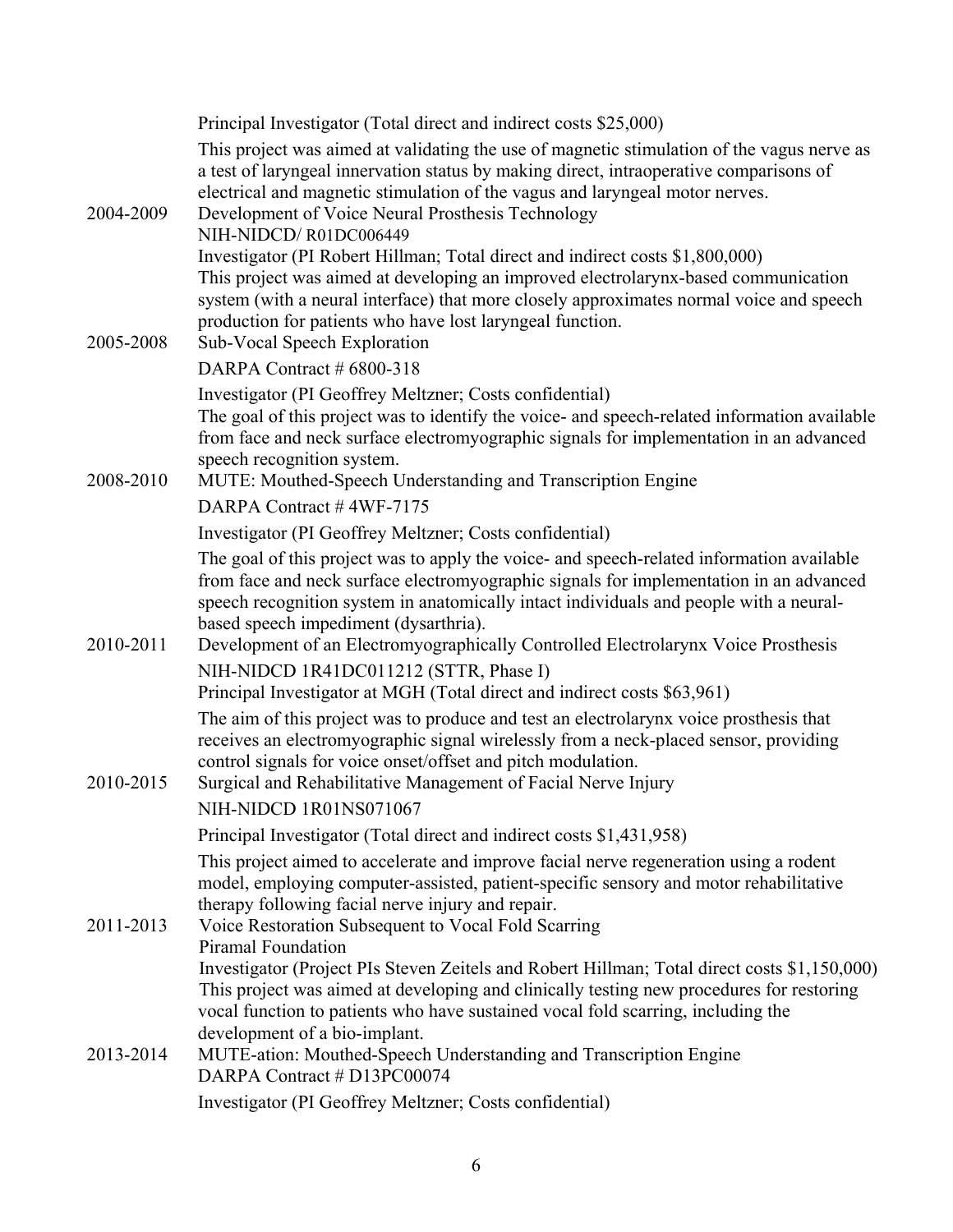|           | The goals of this project were to apply the voice- and speech-related information available<br>from face and neck surface electromyographic (EMG) signals for implementation in an<br>advanced speech recognition system, studying the impact of concurrent behaviors (e.g.<br>walking, running, head turning, etc.) on speech recognition rates, and development of a<br>custom EMG sensor array. |
|-----------|----------------------------------------------------------------------------------------------------------------------------------------------------------------------------------------------------------------------------------------------------------------------------------------------------------------------------------------------------------------------------------------------------|
| 2013-2017 | Development of an Electromyographically Controlled Electrolarynx Voice Prosthesis                                                                                                                                                                                                                                                                                                                  |
|           | NIH-NIDCD R42DC011212-02 (STTR Phase II)                                                                                                                                                                                                                                                                                                                                                           |
|           | Principal Investigator (Total direct and indirect costs \$871,701)                                                                                                                                                                                                                                                                                                                                 |
|           | The goal of this project is to finalize the development of an electrolarynx voice prosthesis<br>that receives a wireless control signal from a neck-placed electromyographic sensor, and to<br>test the system in the clinic and in everyday use by patients who have undergone total<br>laryngectomy.                                                                                             |
| 2017-2018 | Exploiting Surface Electromyography and other Unobtrusive Measures for Robust                                                                                                                                                                                                                                                                                                                      |
|           | <b>Cognitive Strain Monitoring</b>                                                                                                                                                                                                                                                                                                                                                                 |
|           | DARPA ST16C-003 (STTR Phase I Base and Option)                                                                                                                                                                                                                                                                                                                                                     |
|           | Principal Investigator at MGH (Total direct and indirect cost \$44,795)                                                                                                                                                                                                                                                                                                                            |
|           |                                                                                                                                                                                                                                                                                                                                                                                                    |

### **Current**

| 2013-2022 | Laryngeal Research Program: Laryngeal Paralysis Project                                  |
|-----------|------------------------------------------------------------------------------------------|
|           | Voice Health Institute                                                                   |
|           | Principal Investigator for Laryngeal Paralysis Project (Project annual direct cost       |
|           | \$1,200,000                                                                              |
|           | (Laryngeal Research Program PI is Steven Zeitels)                                        |
|           | This is one of four projects in a large research program (similar to an NIH Program      |
|           | Project). The Laryngeal Paralysis Project aims to create an intrinsic/indwelling         |
|           | biocompatible system that reestablishes abductory-adductory (opening and closing) motion |
|           | to paralyzed vocal cords for respiratory and phonatory (voice) function.                 |
| 2018-2022 | Exploiting Surface Electromyography and other Unobtrusive Measures for Robust            |
|           | <b>Cognitive Strain Monitoring</b>                                                       |
|           | DARPA ST16C-003 (STTR Phase II; 1 year Base and potential 2-year Option period)          |
|           | Principal Investigator at MGH (Total direct and indirect cost \$492,637)                 |

## **Current Unfunded Projects**

| $2014-$            | Use of an Electrolarynx to Create Tonal Distinctions                                                                                                                                                                               |
|--------------------|------------------------------------------------------------------------------------------------------------------------------------------------------------------------------------------------------------------------------------|
| present            | This study explores the use of a modified electrolarynx voice prosthesis to produce tonal                                                                                                                                          |
|                    | distinctions in Mandarin Chinese. Current electrolarynx devices are unable to make tonal                                                                                                                                           |
|                    | distinctions, and this work will provide pilot data for an NIH small business technology                                                                                                                                           |
|                    | transfer (STTR) grant with an electrolarynx manufacturer.                                                                                                                                                                          |
| $2014-$<br>present | Use of Low Level Light Therapy on Paralaryngeal Neck Tissues                                                                                                                                                                       |
|                    | This study tests the effectiveness of red and infrared light wavelengths (using an LED<br>array) on reducing neck/laryngeal discomfort in individuals with muscle tension dysphonia<br>and individuals experiencing vocal fatigue. |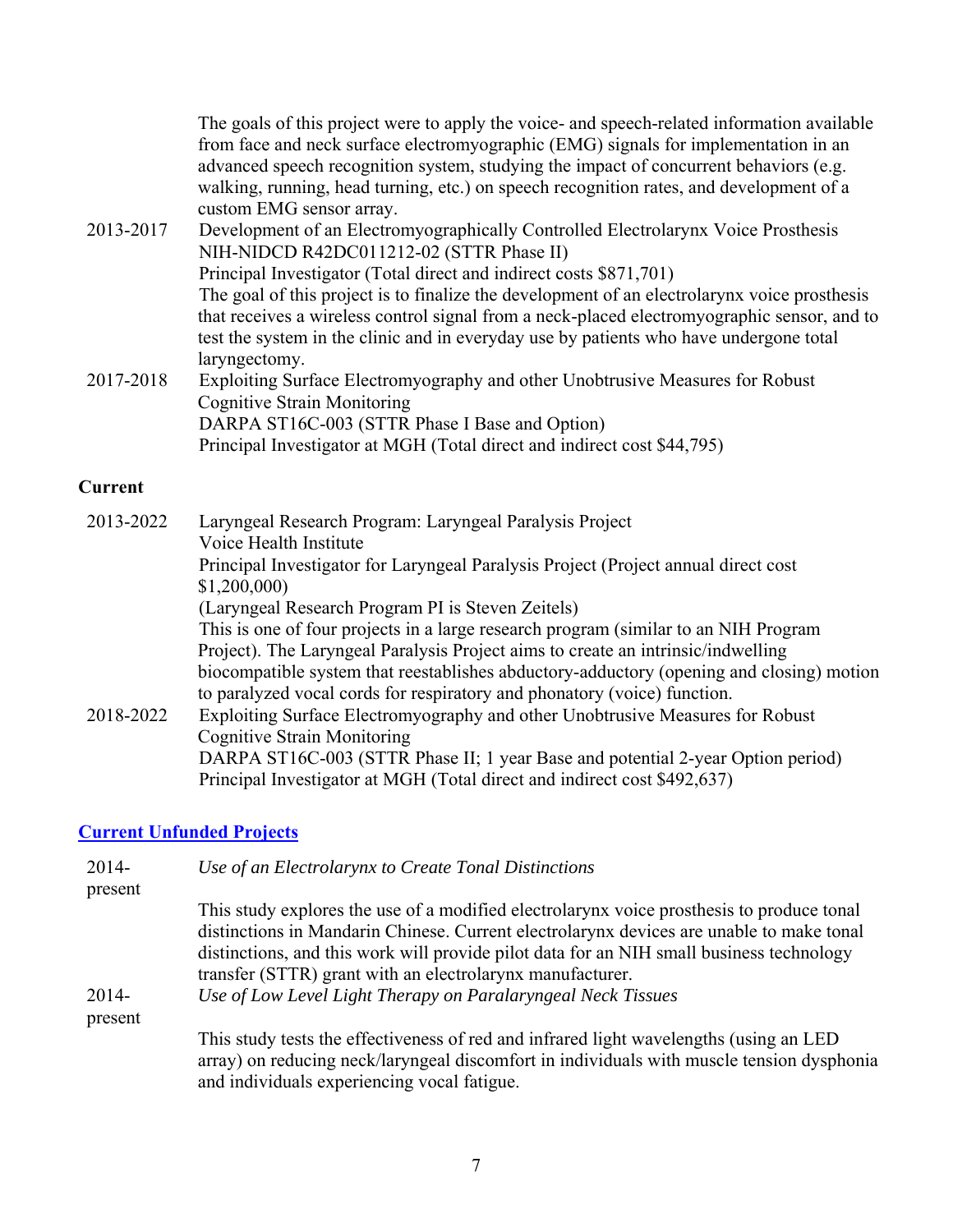## **Report of Local Teaching and Training**

#### **Teaching of Students in Courses**  2005-2008 Anatomy of Speech and Hearing (HST-718) Harvard-MIT Health Sciences and Technology Doctoral Students in the Speech and Hearing Bioscience and Technology program Single lecture and lab given annually for 4 years. Student contact per year was 5 hours. 2009-2020 Anatomy of Speech and Hearing (HST-718; SHBT-203) Harvard-MIT Health Sciences and Technology; Harvard Division of Medical Sciences Doctoral Students in the Speech and Hearing Bioscience and Technology program Course taught 12 times (three instructors). Student contact per year has been approximately 32 hours over a 4-week period. 2021 present Anatomy of Speech and Hearing (HST-718; SHBT-203) Harvard-MIT Health Sciences and Technology; Harvard Division of Medical Sciences Doctoral Students in the Speech and Hearing Bioscience and Technology program Course taught 1 time (two instructors). Student contact per year has been approximately 60 hours over a 4-week period. 2021 Human Functional Anatomy (HST-010) Harvard-MIT Health Sciences and Technology Harvard Medical School students Single lecture and lab on laryngeal function and anatomy given to approximately 30 HST students. Student contact per year was 5 hours.

### **Formal Teaching of Residents, Clinical Fellows and Research Fellows (post-docs)**

| 1998-2004 | Advanced Basic Sciences Course in         | HMS-Massachusetts Eye and Ear Infirmary    |
|-----------|-------------------------------------------|--------------------------------------------|
|           | Otolaryngology (Neurolaryngology lecture) |                                            |
|           | HMS Residents in Otolaryngology           | 2 hour lecture, once per year for 7 years. |

### **Laboratory and Other Research Supervisory and Training Responsibilities**

| 1990-1997   | Supervision of undergraduate research<br>assistants and undergraduate honors<br>program thesis projects (approximately 4)<br>students annually), University of Maryland,<br>College Park. | 6-8 hours per week for 7.5 years. |
|-------------|-------------------------------------------------------------------------------------------------------------------------------------------------------------------------------------------|-----------------------------------|
| <b>2000</b> | Otolaryngology Resident research<br>supervisor, HMS-Massachusetts Eye and<br>Ear Infirmary.                                                                                               | 1 hour per week for 3 months.     |
|             | 2004-present Supervision of Laryngeal Surgery Clinical<br>and Research Fellows (1-3 Fellows per<br>year).                                                                                 | 2 hours per month, annually.      |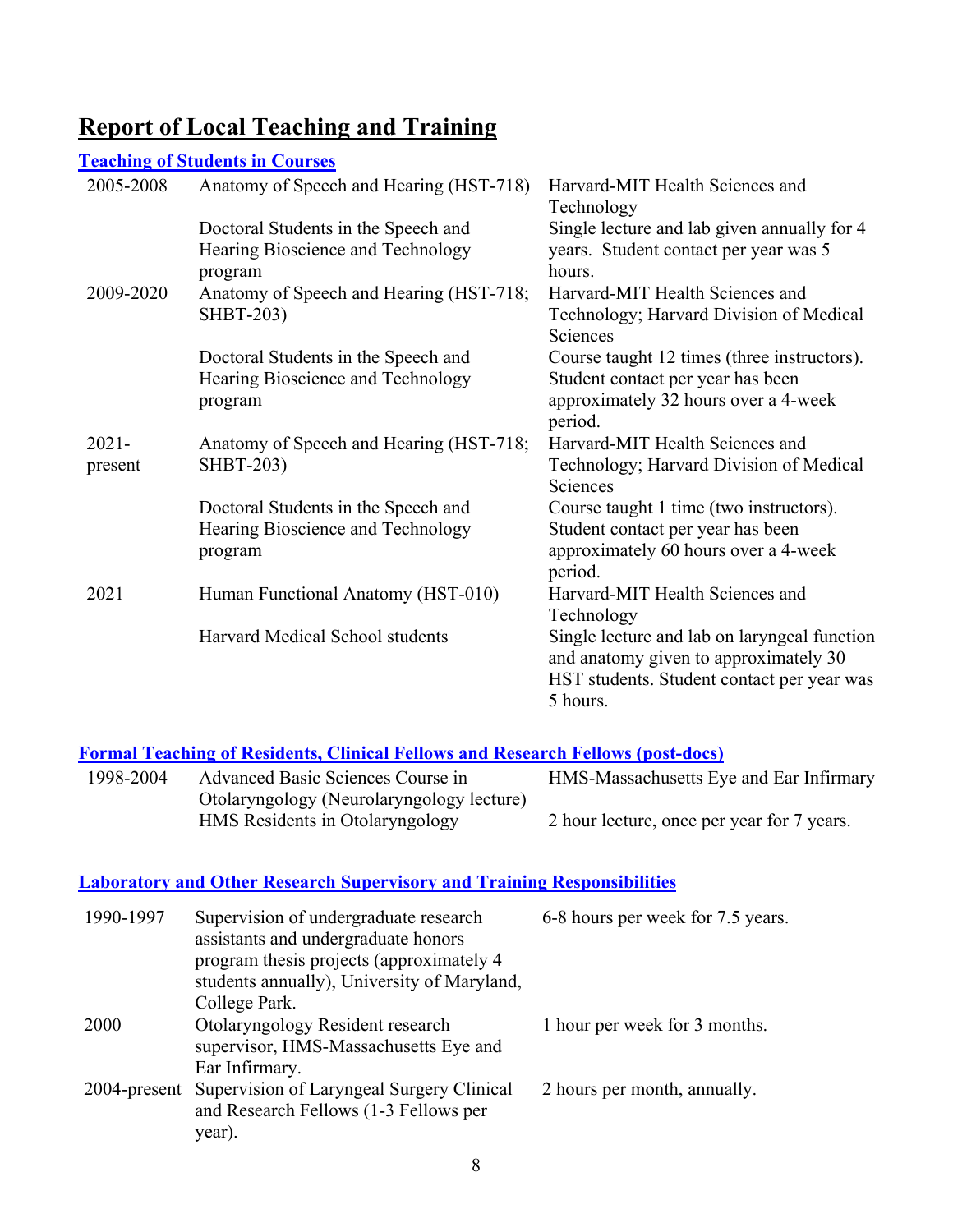## **Formally Supervised Trainees**

| 2004-2009 | Cara E. Stepp, Ph.D. from MIT (HST) / Associate Professor, Department of Speech,<br>Language, and Hearing Sciences, Boston University. Research projects and dissertation   |
|-----------|-----------------------------------------------------------------------------------------------------------------------------------------------------------------------------|
|           | supervisor (SHBT Program), resulting in 12 publications as co-authors in leading speech<br>research journals and a Postdoctoral Fellowship at the University of Washington. |
| 2005-2006 | Heather Kubert, M.S. CCC-SLP / Practicing Speech Language Pathologist for Speech for                                                                                        |
|           | Evolve Speech Inc. Supervised her master's research thesis during graduate school at the                                                                                    |
|           | MGH-IHP in Speech-Language Pathology, resulting in one paper as co-authors.                                                                                                 |
| 2006-2007 | David Lo, M.D. / Plastic Surgeon with Premier Surgical Associates in Knoxville, TN.                                                                                         |
|           | Supervised full-time laboratory experience weekly for 16 months at MEEI. Two papers co-                                                                                     |
|           | authored during mentored period.                                                                                                                                            |
| 2008      | Rebecca Givens Rolland, Ed.D., M.S., CCC-SLP / Clinical Staff in the Neurology                                                                                              |
|           | Department of Children's Hospital Boston. Supervised a 9-month clinical research                                                                                            |
|           | experience during graduate school at the MGH-IHP in Speech-Language Pathology,<br>resulting in one paper as co-authors.                                                     |
| 2008-2009 | Christopher Smitson M.D. / Cardiologist, Grady Memorial Hospital-Atlanta and Atlanta                                                                                        |
|           | Veterans Affairs Medical Center. Supervised for full-time laboratory experience weekly                                                                                      |
|           | for 12 months at MEEI. Four papers co-authored from mentored work.                                                                                                          |
| 2008-2009 | Robin Lindsay M.D. / Associate Professor of Otolaryngology, Massachusetts Eye and Ear.                                                                                      |
|           | Supervised laboratory research experience weekly for 12 months during Fellowship in                                                                                         |
|           | Facial Plastic and Reconstructive Surgery at MEE. Coached in written skills and                                                                                             |
|           | experimental design, resulting in 5 papers co-authored from mentored work.                                                                                                  |
| 2008-2009 | Kalpesh T. Vakharia, M.D. / Associate Professor, Otorhinolaryngology – Head & Neck                                                                                          |
|           | Surgery, University of Maryland School of Medicine. Chief, Facial Plastic &                                                                                                 |
|           | Reconstructive Surgery. Supervised two of his HMS Otolaryngology resident research                                                                                          |
|           | projects across two years at MEEI, guiding writing skills and experimental design,<br>resulting in 4 co-authored papers.                                                    |
| 2009-2010 | Juan Malo M.D. / General Surgery Resident at Hospital Universitario del Toledo.                                                                                             |
|           | Supervised full-time laboratory experience weekly for 12 months at MEEI. Four papers                                                                                        |
|           | co-authored from mentored work.                                                                                                                                             |
| 2009-2011 | Douglas Henstrom M.D. / Double board-certified facial plastic, reconstructive, and head                                                                                     |
|           | and neck surgeon at Utah Facial Plastics. Previously Director of the Facial Nerve Center                                                                                    |
|           | within Otolaryngology - Head and Neck Surgery, University of Iowa. Supervised                                                                                               |
|           | laboratory experience weekly for 12 months during Fellowship in Facial Plastic and                                                                                          |
|           | Reconstructive Surgery at MEEI. Coached in written skills and experimental design,                                                                                          |
|           | resulting in 2 papers co-authored during mentored period.                                                                                                                   |
| 2010-2011 | Sang W. Kim, M.D. / Board-certified head and neck cosmetic and reconstructive surgeon                                                                                       |
|           | in private practice. Supervised two of his HMS Otolaryngology resident research projects                                                                                    |
|           | across two years at MEEI, guiding writing skills and experimental design, resulting in 3<br>co-authored papers.                                                             |
| 2011-2012 | Ingrid Kleiss M.D. Ph.D. / Director of ENT clinic, Gelre Hospitals, The Netherlands.                                                                                        |
|           | Supervised full-time laboratory experience weekly for 16 months at MEEI. Coached in                                                                                         |
|           | written skills and experimental design, resulting in 5 papers co-authored from mentored                                                                                     |
|           | work.                                                                                                                                                                       |
| 2011-2012 | Alice Frigerio, M.D., Ph.D. / Dermatologist, maxilla-facial surgeon and doctorate in                                                                                        |
|           | neuroscience/biomedical devices. Instructor at University of Utah Health. Supervised full-                                                                                  |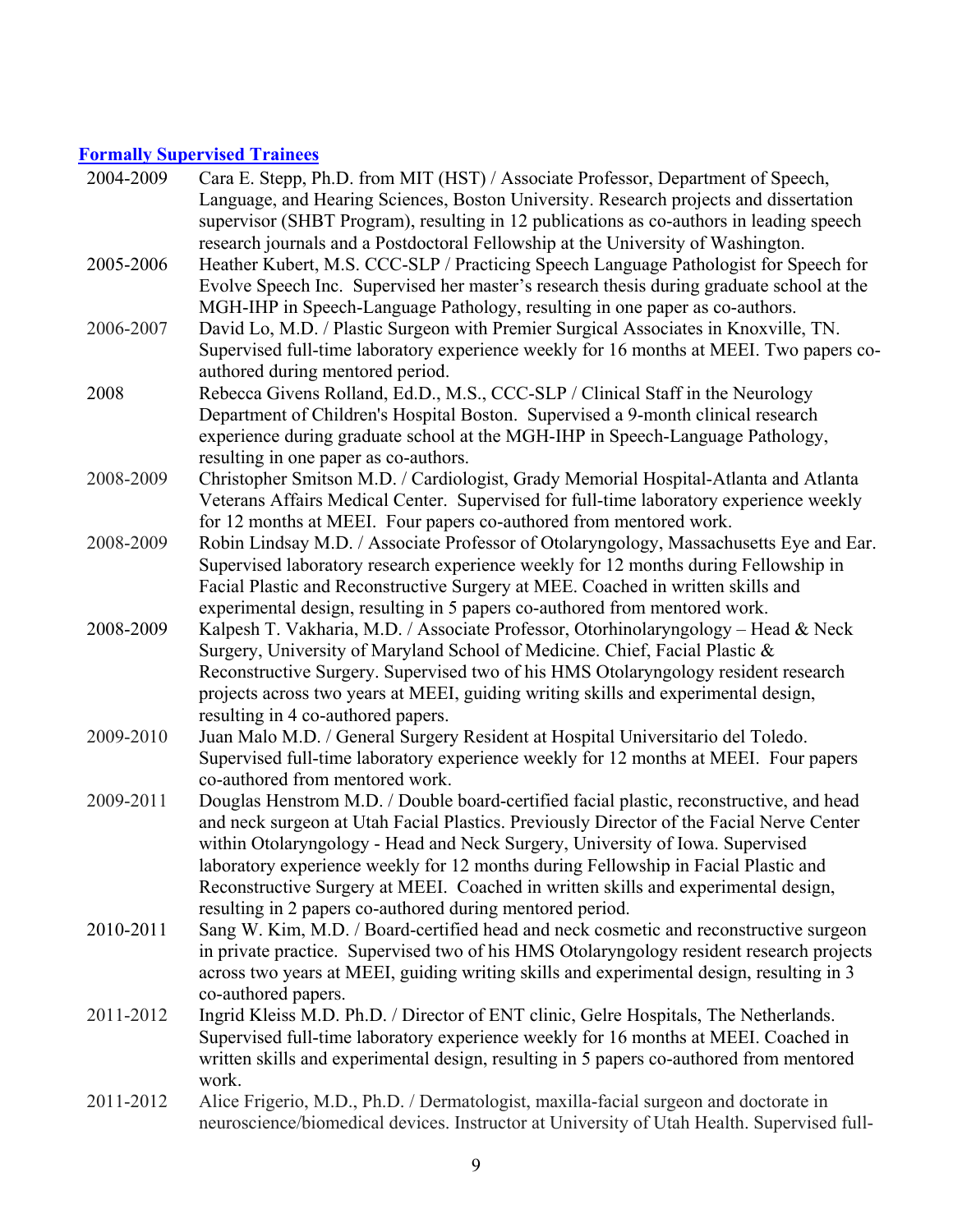| 2011-2013 | time laboratory experience bi-weekly for 9 months at MEEI. Coached in written skills and<br>experimental design, resulting in three papers co-authored from mentored work.<br>Marc Hohman M.D. FACS/ Associate Professor, Facial Plastic and Reconstructive<br>Surgery, Madigan Army Medical Center, Washington. Supervised laboratory experience<br>weekly for 12 months during Fellowship in Facial Plastic and Reconstructive Surgery at<br>MEEI. Coached in experimental design and instrumentation, resulting in 7 papers co- |
|-----------|------------------------------------------------------------------------------------------------------------------------------------------------------------------------------------------------------------------------------------------------------------------------------------------------------------------------------------------------------------------------------------------------------------------------------------------------------------------------------------------------------------------------------------|
|           | authored during mentored period.                                                                                                                                                                                                                                                                                                                                                                                                                                                                                                   |
| 2012-2013 | Elizabeth Murray, Ph.D., CCC-SLP / Assistant Professor, Dept. of Communication<br>Sciences and Disorders, Temple University. Supervised her master's research thesis during<br>graduate school at the MGH-IHP in Speech-Language Pathology, resulting in one<br>conference poster and two papers as co-authors from mentored work.                                                                                                                                                                                                 |
| 2013-2015 | Katherine Marks, Ph.D., CCC-SLP / Postdoctoral Fellow, Department of Speech,                                                                                                                                                                                                                                                                                                                                                                                                                                                       |
|           | Language, and Hearing Sciences, Boston University. Supervised her master's research<br>thesis during graduate school at the MGH-IHP in Speech-Language Pathology, resulting in<br>a conference presentation from mentored work                                                                                                                                                                                                                                                                                                     |
| 2014-2015 | Kathleen F. Nagle, Ph.D. CCC-SLP / Assistant Professor, Department of Speech-                                                                                                                                                                                                                                                                                                                                                                                                                                                      |
|           | Language Pathology, School of Health & Medical Sciences, Seton Hall University.                                                                                                                                                                                                                                                                                                                                                                                                                                                    |
|           | Supervised her post-doc position for 18-months, collaborating on NIH-funded research<br>resulting in several conference presentations and manuscripts.                                                                                                                                                                                                                                                                                                                                                                             |
| 2017-2019 | Madeline Piela, M.S., CCC-SLP / Clinician in the Belmont School System. Supervised her                                                                                                                                                                                                                                                                                                                                                                                                                                             |
|           | master's research thesis during graduate school at the MGH-IHP in Speech-Language                                                                                                                                                                                                                                                                                                                                                                                                                                                  |
|           | Pathology, resulting in pilot data that contributed to successful funding on a Phase II STTR<br>grant issue by DARPA.                                                                                                                                                                                                                                                                                                                                                                                                              |
| 2018-2020 | Jonathan Z. Lin, B.S.E, A.L.M., J.D. / Co-founder of Sonde Health. Supervised his post-                                                                                                                                                                                                                                                                                                                                                                                                                                            |
|           | doc position, collaborating on DARPA-funded (STTR Phase II) research of surface                                                                                                                                                                                                                                                                                                                                                                                                                                                    |
|           | electromyography and other unobtrusive measures for robust cognitive strain monitoring.                                                                                                                                                                                                                                                                                                                                                                                                                                            |
| 2019-2021 | Megan Urbano, M.S., CCC-SLP. / Clinical Fellow at the University of Southern California                                                                                                                                                                                                                                                                                                                                                                                                                                            |
|           | Voice Center. Supervised her master's research thesis during graduate school at the MGH-<br>IHP in Speech-Language Pathology. Her thesis work supported the successful completion<br>of an STTR grant issued by DARPA.                                                                                                                                                                                                                                                                                                             |

### **Formal Teaching of Peers (e.g., CME and other continuing education courses)**

No presentations listed below were sponsored by outside entities

| 2005 | Innovative Future Technologies                        | 1 lecture $(1.5 \text{ hours})$ |
|------|-------------------------------------------------------|---------------------------------|
|      | Laryngeal Surgery and Voice Rehabilitation (Harvard   | Cambridge, MA                   |
|      | Medical School)                                       |                                 |
| 2006 | Use of Photoangiolytic Lasers in the Chick            | $1$ lab $(2.5$ hours)           |
|      | Chorioallantoic Membrane (hands-on lab)               |                                 |
|      | Office-Based Laser Laryngeal Surgery (Harvard         | Boston, MA                      |
|      | Medical School)                                       |                                 |
| 2007 | Cricoarytenoid Joint Anatomy, Arytenoid               | $2$ labs $(3.5$ hours)          |
|      | Medialization Procedures, Augmentation of the         |                                 |
|      | Paraglottic Space, Cricoarytenoid Subluxation (hands- |                                 |
|      | on labs)                                              |                                 |
|      | Laryngeal Framework Voice Surgery (Harvard            | Boston, MA                      |
|      | Medical School)                                       |                                 |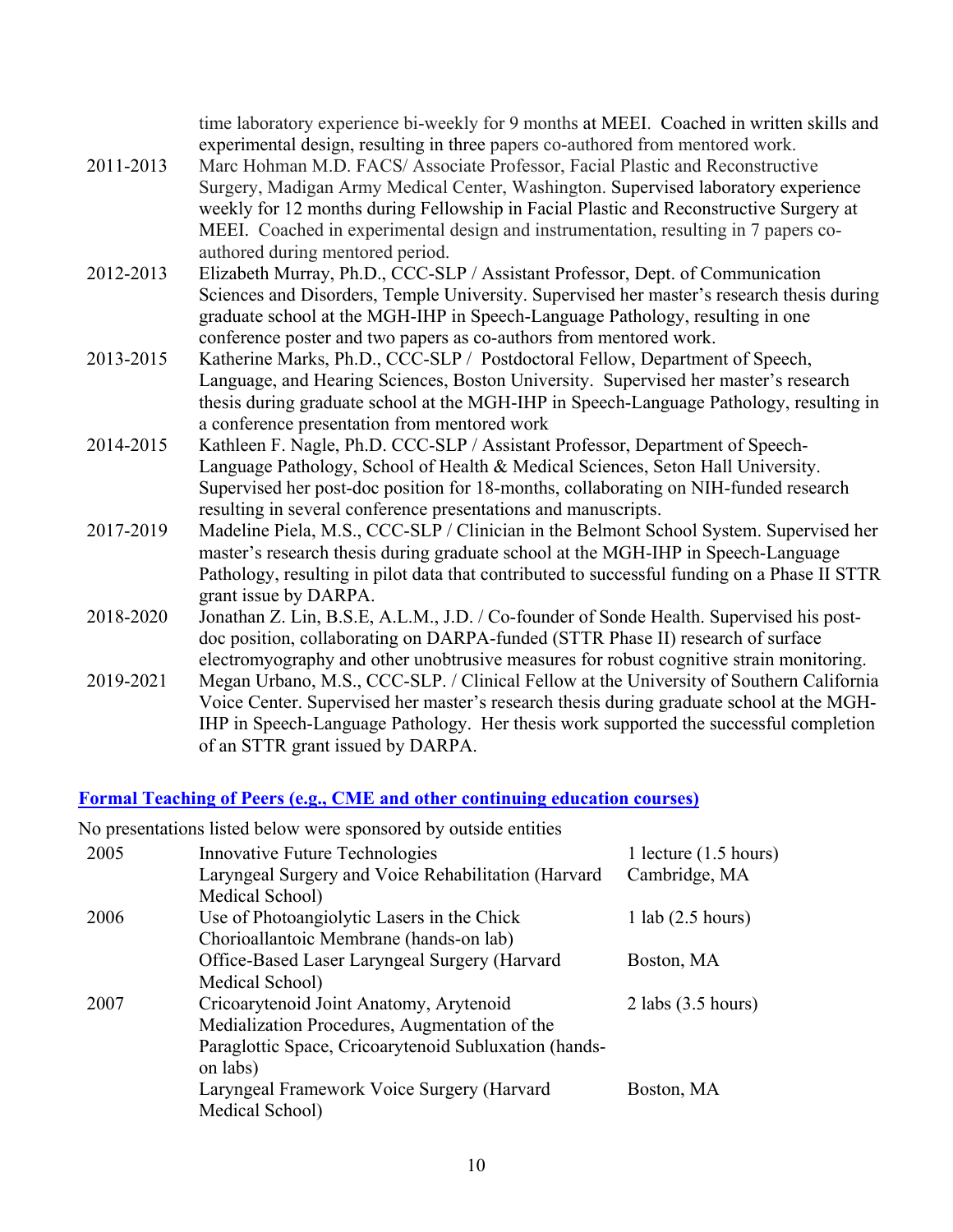## **Report of Regional, National and International Invited Teaching and Presentations**

### **Invited Presentations and Courses**

No presentations listed below were sponsored by outside entities

| Regional  |                                                                                                                                                                                              |
|-----------|----------------------------------------------------------------------------------------------------------------------------------------------------------------------------------------------|
| 1998-     | Course: Neuroanatomy and Neurophysiology (CD-722). One, 3-hour session per week for                                                                                                          |
| present   | 15 weeks taught once per year to Masters of Science students in Speech-Language<br>Pathology.                                                                                                |
|           | MGH Institute of Health Professions                                                                                                                                                          |
| 1999      | Invited Lecture: An EMG-EL Interface System Provides Hands-Free Control of Prosthetic<br>Voice Pitch, Onset and Offset.                                                                      |
|           | MIT Speech Communication Group, Cambridge, MA.                                                                                                                                               |
| 2000-2003 | Course: Neuroanatomy and Neurophysiology (CD-683). Taught 4 times to graduate<br>students in Speech-Language Pathology. One, 3-hour session per week for 15 weeks.<br><b>Emerson College</b> |
| 2001-2013 | Course: Anatomy and Physiology (CD-552). Taught 13 times to graduate students in                                                                                                             |
|           | Speech-Language Pathology. One, 4-hour session per week for 10 weeks.<br>MGH Institute of Health Professions                                                                                 |
| 2003-2005 | Course: Alaryngeal/Laryngectomy Seminar (CD-834). Single lecture given annually for 3<br>years to graduate students in Speech-Language Pathology. Student contact per year was 2<br>hours.   |
|           | <b>MGH</b> Institute of Health Professions                                                                                                                                                   |
| 2004-2006 | Course: Anatomy and Physiology (CD-522). Taught 3 times to graduate students in                                                                                                              |
|           | Speech-Language Pathology. One, 4-hour session per week for 10 weeks.                                                                                                                        |
| 2007      | <b>Boston University</b>                                                                                                                                                                     |
|           | Invited Lecture: New Innovations in Rehabilitation of the Laryngectomy Patient.<br>Surgical Grand Rounds, VA Boston Healthcare System, Jamaica Plain, MA.                                    |
| 2007-2013 | Course: Physiology, Acoustics & Perception of Speech (CD-721). Taught 7 times times<br>to graduate students in Speech-Language Pathology. One, 3-hour session per week for 15                |
|           | weeks.                                                                                                                                                                                       |
|           | <b>MGH</b> Institute of Health Professions                                                                                                                                                   |
| 2008      | Invited Judge: Imaging, Acoustics and Optics panel for the annual Harvard/MIT HST<br>Research Forum.                                                                                         |
| 2009      | Course: Neuroscience IV (PT-724). Single lecture, 2 hours, given to graduate students in<br>Physical Therapy.                                                                                |
|           | MGH Institute of Health Professions                                                                                                                                                          |
| $2011 -$  | Course: Advanced Seminar in Voice Disorders (CD-861). One, 4-hour lab taught once                                                                                                            |
| present   | per year to graduate students in Speech Language Pathology.                                                                                                                                  |
|           | MGH Institute of Health Professions                                                                                                                                                          |
| 2013-2015 | Course: Interdisciplinary Seminal in Rehabilitation Science (HRS-960). One, 1-hour                                                                                                           |
|           | lecture given annually to Doctoral students in Rehabilitation Sciences.                                                                                                                      |
|           | <b>MGH</b> Institute of Health Professions                                                                                                                                                   |
| 2014      | Invited Lecture: Development of an Electrolarynx Voice Prosthesis Controlled by Neck<br>Muscle EMG.                                                                                          |
|           | Grand Rounds, Spalding Rehabilitation Hospital, Boston, MA.                                                                                                                                  |
|           |                                                                                                                                                                                              |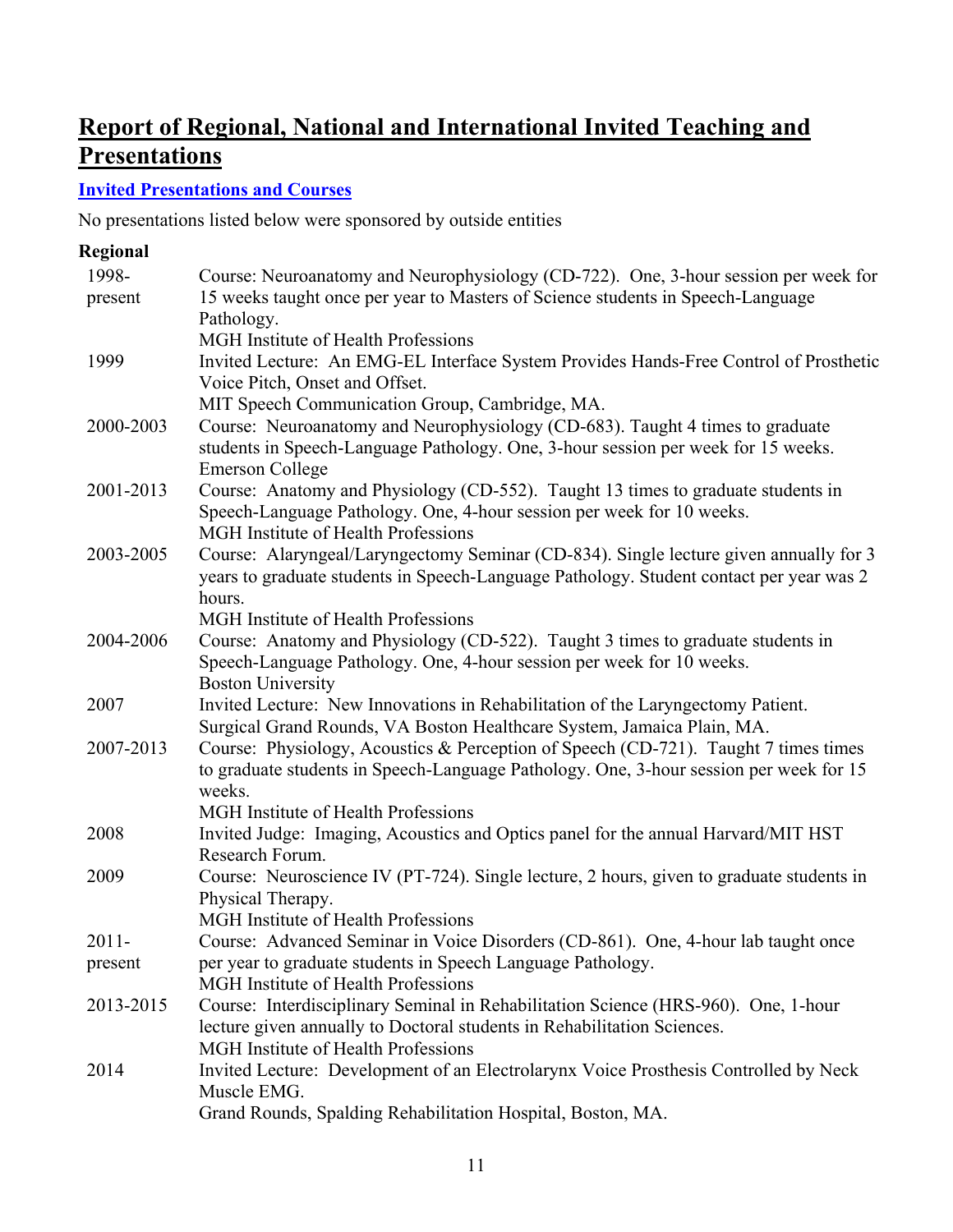2015 Course: Adult Neurogenic Disorders (CD-857). Single lecture, 2 hours, given to graduate students in Speech Language Pathology. MGH Institute of Health Professions

### **National**

| 2002 | Invited Lecture: Voice Replacement: Laryngeal Prosthesis.<br>NIH Thirty-Third Neural Prosthesis Workshop in Bethesda, Maryland.                                                                                     |
|------|---------------------------------------------------------------------------------------------------------------------------------------------------------------------------------------------------------------------|
| 2003 | Invited Lecture: Development of Voice Neural Prosthesis Technology.<br>Grand Rounds, Departments of Otolaryngology - Head & Neck Surgery, Johns Hopkins<br>School of Medicine, Baltimore, MD.                       |
| 2006 | Invited Lecture: Development of Voice Neural Prosthesis Technology.<br>Center for the Neural Basis of Cognition and the IGERT on Assistive Technology at<br>Carnegie Mellon University, Pittsburgh, PA.             |
| 2006 | Invited Lecture: Using the Recurrent Laryngeal Nerve to Control a Hands-Free Voice<br>Prosthesis after Total Laryngectomy.<br>Communications Sciences and Disorders Doctoral Program, University of Pittsburgh, PA. |
| 2011 | Live Hardware Demonstration: Silent Speech Recognition System.<br>United States Special Operations Command NPS TNT 11-2 Conference at the Avon Park<br>Air Force Base, Avon FL, February 22 <sup>nd</sup> 2011.     |
| 2011 | Live Hardware Demonstration: Non-Acoustic, Noise-Robust, Silent Speech Recognition<br>and Communication.                                                                                                            |
|      | United States Special Operations Command NPS TNT 11-4 Conference at Camp Roberts,<br>CA, August $8-10^{th}$ 2011.                                                                                                   |
| 2011 | Co-Chair of Conference Session: Assistive Technology for Human Communication.<br>IEEE Engineering in Medicine and Biology Society, Boston, MA.                                                                      |
| 2013 | Invited Panelist: Bionic and Bio-Artificial Approaches to Facial Reanimation: The Future<br>of Facial Nerve Management.                                                                                             |
|      | American Academy of Facial Plastic and Reconstructive Surgery, Combined<br>Otolaryngology Spring Meeting, Orlando FL.                                                                                               |
| 2013 | Platform Presentation: Rat whisker movement after facial nerve denervation: Evidence for<br>autonomic contraction of striated muscle.                                                                               |
|      | American Academy of Facial Plastic and Reconstructive Surgery, Combined<br>Otolaryngology Spring Meeting, Orlando, FL.                                                                                              |
| 2015 | Invited Lecture and Panelist: Current Issues and Advances in Post-laryngectomy Voice<br>and Speech Rehabilitation.                                                                                                  |
| 2015 | American Speech-Language-Hearing Association Convention, Denver, CO.<br>Invited Lecture: Skin Surface Electromyography of Neck and Face Muscles for<br>Alaryngeal Speech Applications.                              |
|      | Neurolaryngology Study Group of the American Laryngological Association, Combined<br>Otolaryngology Spring Meeting, Boston, MA.                                                                                     |
| 2016 | Platform Presentation: Identification of paralyzed laryngeal muscles using low-frequency<br>transcutaneous stimulation.                                                                                             |
|      | American Laryngological Association, Combined Otolaryngology Spring Meeting,<br>Chicago, IL.                                                                                                                        |
| 2018 | Invited Lecture: Use of Electromyography in Laryngectomy Speech Rehabilitation.<br>Program in Neuroscience & Cognitive Sciences (NACS Seminar Series), University of<br>Maryland, College Park, MD.                 |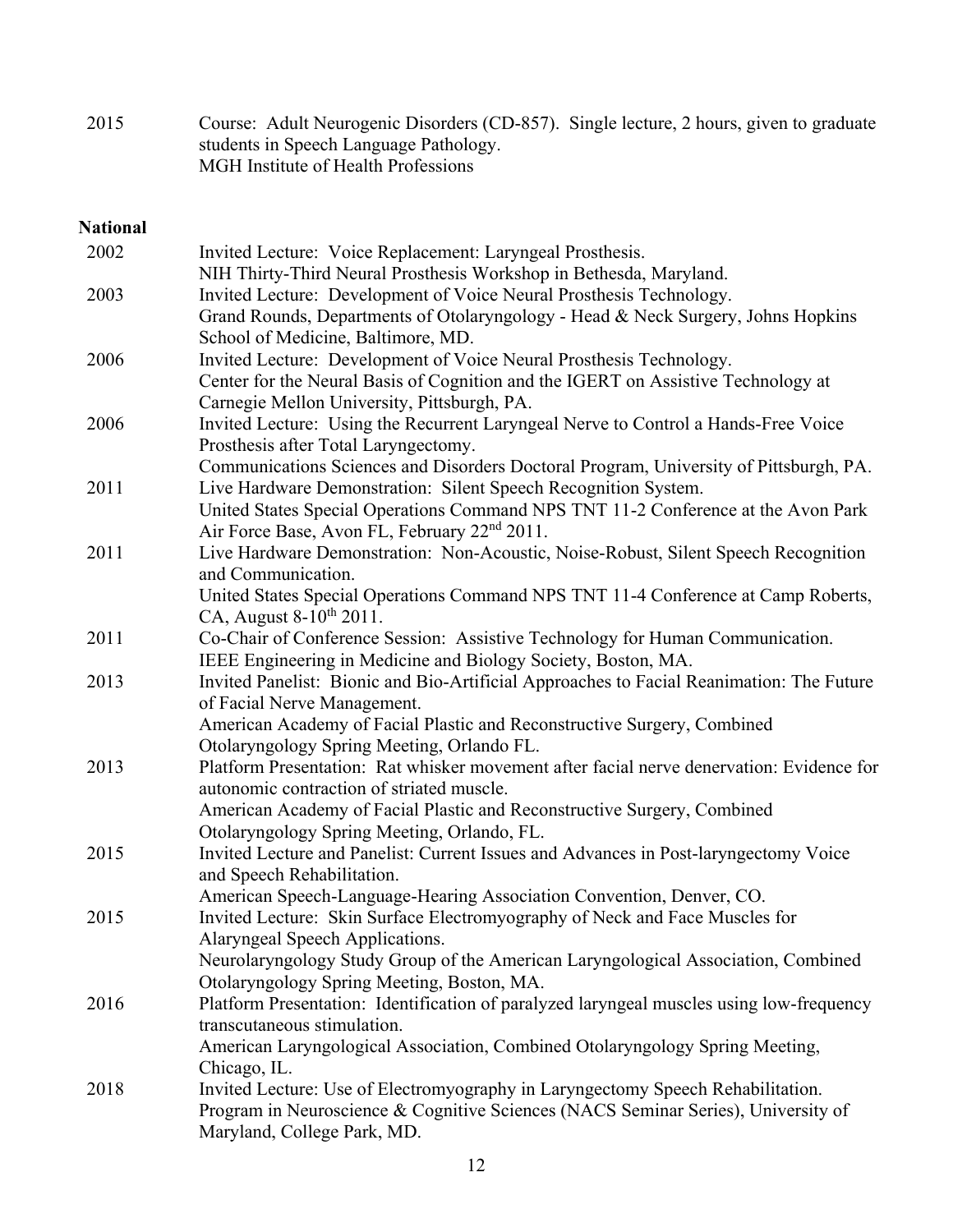#### **International**

2011 Platform Presentation: A system for delivering mechanical stimulation to the rat whisker pad during facial nerve regeneration. 5th International IEEE EMBS Conference on Neural Engineering, Cancun, Mexico.

## **Report of Technological and Other Scientific Innovations**

| Voice Prosthesis<br>with Neural<br>Interface                             | U.S. Patent Application US20050281412 A1 (apparatus and method) published on<br>12/22/2005.                                                                                                                                                                                                                                                                                                                                                                                                                                                                                                                                                                                                                                                                                                                                                                                                                                                                                                                                                        |
|--------------------------------------------------------------------------|----------------------------------------------------------------------------------------------------------------------------------------------------------------------------------------------------------------------------------------------------------------------------------------------------------------------------------------------------------------------------------------------------------------------------------------------------------------------------------------------------------------------------------------------------------------------------------------------------------------------------------------------------------------------------------------------------------------------------------------------------------------------------------------------------------------------------------------------------------------------------------------------------------------------------------------------------------------------------------------------------------------------------------------------------|
|                                                                          | I was part of the team that developed the first-ever neural prosthesis for voice<br>(using Keck Foundation, VA, and NIH funding). This device was designed to<br>more closely approximate normal voice and speech production for laryngectomy<br>patients. The latest version of the device senses and processes neck surface<br>electromyographic (EMG) signals from a wireless sensor to turn the artificial<br>electrolarynx on and off and to modulate its pitch, making the device potentially<br>hands-free (if braced to the neck) and more human-sounding that previous devices.<br>I am Principal Investigator of an NIDCD STTR Phase I & II effort to finalize the<br>testing and development of this system for widespread availability as a commercial<br>device.                                                                                                                                                                                                                                                                      |
| <b>Fold Driver</b>                                                       | Aerodynamic Vocal U.S. Patent Applications US7811235 B2 (apparatus) and US8475390 B2 (method)<br>published on 10/12/2010 and 07/02/2013, respectively.<br>I am the first of two inventors of a system for phonating individual vocal folds in<br>phonosurgical patients under general anesthesia. We call the tool and associated<br>apparatus the aerodynamic vocal fold driver (AVFD) and have published results<br>from excised larynx testing which indicate that it will enable surgeons to test the<br>mechanical properties of vocal folds intraoperatively. Use of AVFD could<br>therefore enhance surgical decision-making, such as guiding scar treatment or the<br>injection volume of hydrogels intended to enhance vocal fold pliability.                                                                                                                                                                                                                                                                                             |
| <b>Facial Movement</b><br>and Expression<br>Detection and<br>Stimulation | U.S. Patent Application WO2014110575 (apparatus and method) published on<br>$7/17/2014$ .                                                                                                                                                                                                                                                                                                                                                                                                                                                                                                                                                                                                                                                                                                                                                                                                                                                                                                                                                          |
|                                                                          | I am first of two inventors of a system for detecting and stimulating facial<br>movements. Unilateral facial nerve dysfunction affects 0.3% of the population per<br>year in the United States and Western Europe. Many of the affected would benefit<br>from a system that detects healthy movement on one side of the face and uses that<br>information to electrically stimulate symmetrical movement on the paretic (nerve-<br>injured) side. My colleagues and I have (1) studied observer response to different<br>degrees of facial movement asymmetry to define system requirements for restoring<br>naturalistic movement, (2) created a novel apparatus for non-invasive detection of<br>blinking and other facial movements, and (3) tested blink stimulability and<br>acceptability in a large group of individuals with unilateral facial nerve palsy. Our<br>findings indicate that slightly more than half of individuals with acute, complete<br>unilateral facial palsy can achieve full blink restoration when using our system. |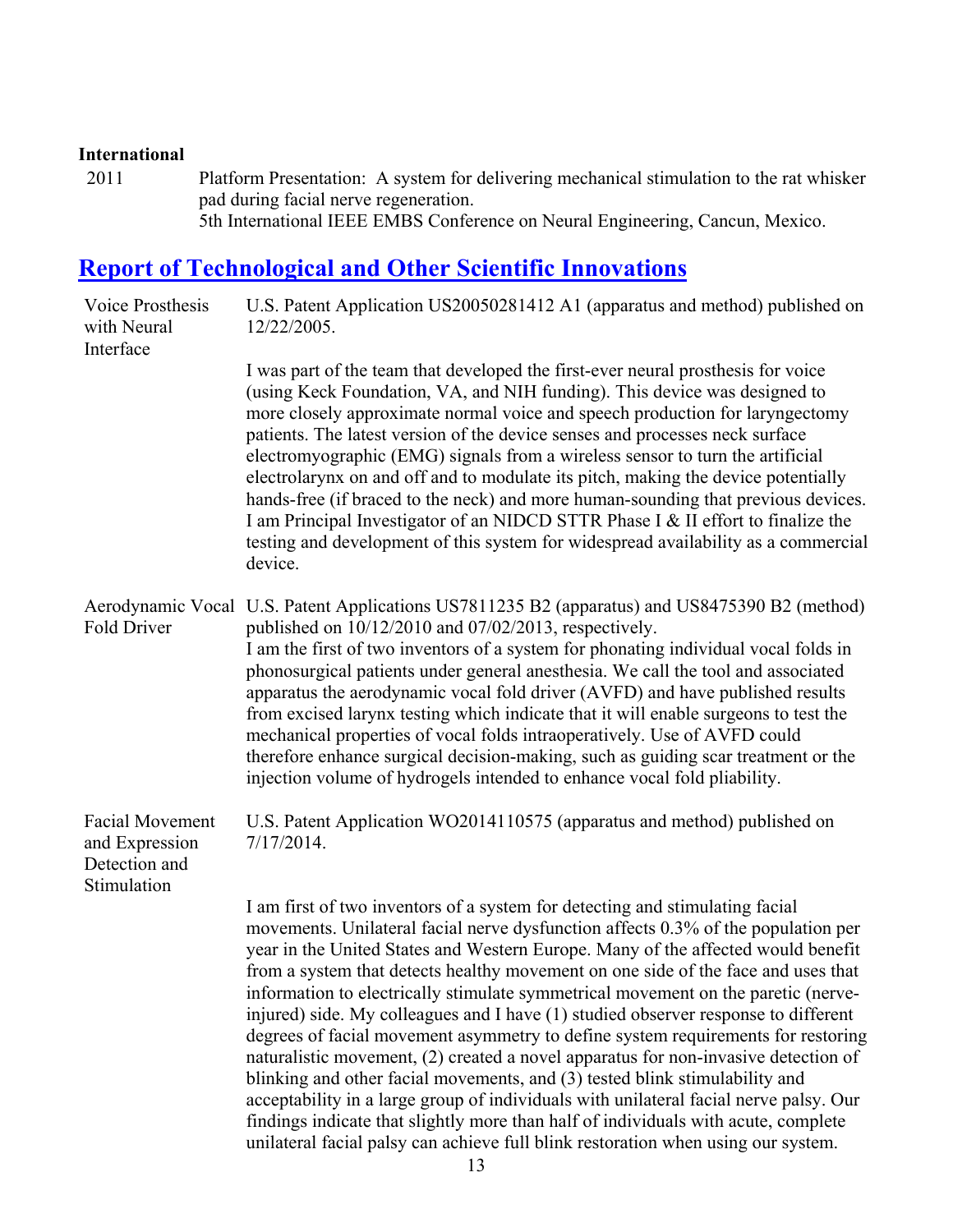## **Report of Education of Patients and Service to the Community**

### **Activities**

2007 Invited Interview: Voice Disorders.

 Television show *Healthline* on the Retirement Living Channel - a thirty minute program focusing on health issues of particular concern to the elderly.

## **Report of Scholarship**

### **Peer-reviewed scholarship in print or other media**

### **Research investigations**

- 1. **Heaton JT**, Brauth SE. Effects of yohimbine as a reversing agent for ketamine-xylazine anesthesia in budgerigars. Lab Anim Sci. 1992 Feb;42(1):54-6.
- 2. Brauth SE, **Heaton JT**, Durand SE, Liang W, Hall WS. Functional anatomy of forebrain auditory pathways in the budgerigar (Melopsittacus undulatus). Brain Behav Evol. 1994;44(4-5):210-33.
- 3. Hall WS, Brauth SE, **Heaton JT**. Comparison of the effects of lesions in nucleus basalis and field 'L' on vocal learning and performance in the budgerigar (Melopsittacus undulatus). Brain Behav Evol. 1994;44(3):133-48.
- 4. **Heaton JT**, Farabaugh SM, Brauth SE. Effect of syringeal denervation in the budgerigar (Melopsittacus undulatus): the role of the syrinx in call production. Neurobiol Learn Mem. 1995 Jul;64(1):68-82.
- 5. Cookson KK, Hall WS, **Heaton JT**, Brauth SE. Distribution of choline acetyltransferase and acetylcholinesterase in vocal control nuclei of the budgerigar (Melopsittacus undulatus). J Comp Neurol. 1996 May 27;369(2):220-35.
- 6. Brittan-Powell EF, Dooling RJ, Larsen ON, **Heaton JT**. Mechanisms of vocal production in budgerigars (Melopsittacus undulatus). J Acoust Soc Am. 1997 Jan;101(1):578-89.
- 7. Durand SE, **Heaton JT**, Amateau SK, Brauth SE. Vocal control pathways through the anterior forebrain of a parrot (Melopsittacus undulatus). J Comp Neurol. 1997 Jan 13;377(2):179-206.
- 8. Hall WS, Cookson KK, **Heaton JT**, Roberts TF, Shea SD, Amateau SK, Brauth SE. Cytoarchitecture of vocal control nuclei in nestling budgerigars: relationships to call development. Brain Behav Evol. 1999;53(4):198-226.
- 9. **Heaton JT**, Brauth SE. Effects of deafening on the development of nestling and juvenile vocalizations in budgerigars (Melopsittacus undulatus). J Comp Psychol. 1999 Sep;113(3):314- 20.
- 10. **Heaton JT**, Dooling RJ, Farabaugh SM. Effects of deafening on the calls and warble song of adult budgerigars (Melopsittacus undulatus). J Acoust Soc Am. 1999 Mar;105(3):2010-9.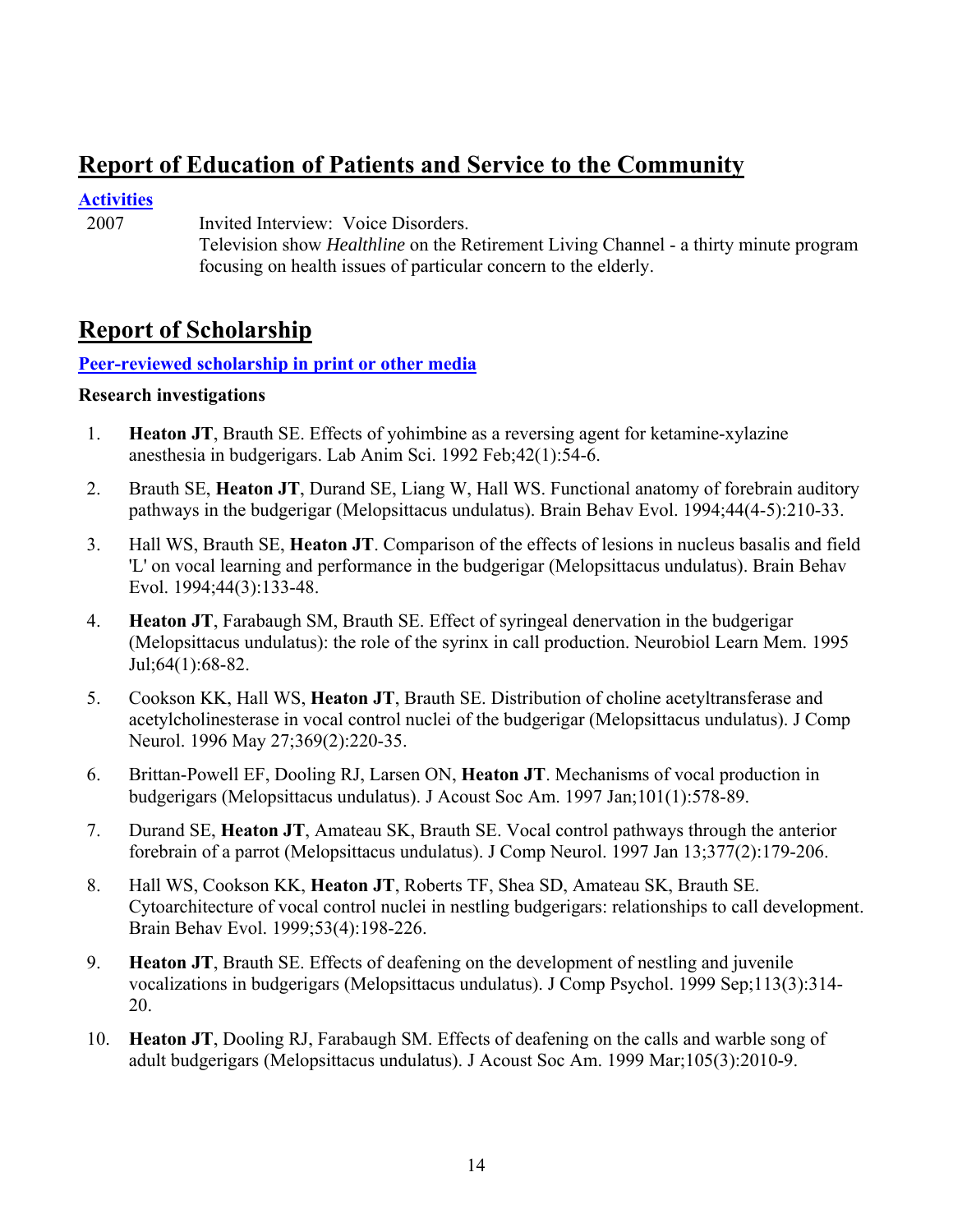- 11. Hochman II, Zeitels SM, **Heaton JT**. Analysis of the forces and position required for direct laryngoscopic exposure of the anterior vocal folds. Ann Otol Rhinol Laryngol. 1999 Aug;108(8):715-24.
- 12. Hochman II, Zeitels SM, **Heaton JT**. Exposure and visualization of the glottis for phonomicrosurgery. Otolaryng Head Neck. 1999;9(4):192-5.
- 13. **Heaton JT**, Brauth SE. Effects of lesions of the central nucleus of the anterior archistriatum on contact call and warble song production in the budgerigar (Melopsittacus undulatus). Neurobiol Learn Mem. 2000 May;73(3):207-42.
- 14. **Heaton JT**, Brauth SE. Telencephalic nuclei control late but not early nestling calls in the budgerigar. Behav Brain Res. 2000 Apr;109(1):129-35.
- 15. **Heaton JT**, Kobler JB, Goldstein EA, McMahon TA, Barry DT, Hillman RE. Recurrent laryngeal nerve transposition in guinea pigs. Ann Otol Rhinol Laryngol. 2000;109(10 Pt 1):972-80.
- 16. Goldstein EA, **Heaton JT**, Kobler JB, Stanley GB, Hillman RE. Design and implementation of a hands-free electrolarynx device controlled by neck strap muscle electromyographic activity. IEEE Trans Biomed Eng. 2004 Feb;51(2):325-32.
- 17. Hadlock TA, Sheahan T, **Heaton JT,** Sundback C, Mackinnon SE, Cheney M. Baiting the crossface nerve graft with temporary hypoglossal hookup. Arch Facial Plast Surg. 2004 Jul-Aug;6(4):228-33.
- 18. **Heaton JT**, Goldstein EA, Kobler JB, Zeitels SM, Randolph GW, Walsh MJ, Gooey JE, Hillman RE. Surface electromyographic activity in total laryngectomy patients following laryngeal nerve transfer to neck strap muscles. Ann Otol Rhinol Laryngol. 2004 Sep;113(9):754-64.
- 19. Hadlock TA, **Heaton JT**, Cheney M, Mackinnon SE. Functional recovery after facial and sciatic nerve crush injury in the rat. Arch Facial Plast Surg. 2005 Jan-Feb;7(1):17-20.
- 20. **Heaton JT**, Kobler JB. Use of muscle fibrillation for tracking nerve regeneration. Muscle Nerve. 2005 Feb;31(2):235-41.
- 21. **Heaton JT**, Kobler JB, Hillman RE, Zeitels SM. A new instrument for intraoperative assessment of individual vocal folds. Laryngoscope. 2005 Jul;115(7):1223-9.
- 22. Hillman RE, **Heaton JT**, Masaki A, Zeitels SM, Cheyne HA. Ambulatory monitoring of disordered voices. Ann Otol Rhinol Laryngol. 2006 Nov;115(11):795-801.
- 23. Zeitels SM, Kobler JB, **Heaton JT**, Faquin W. Carbon dioxide laser fiber for laryngeal cancer surgery. Ann Otol Rhinol Laryngol. 2006 Jul;115(7):535-41.
- 24. Broadhurst MS, Akst LM, Burns JA, Kobler JB, **Heaton JT**, Anderson RR, Zeitels SM. Effects of 532 nm pulsed-KTP laser parameters on vessel ablation in the avian chorioallantoic membrane: implications for vocal fold mucosa. Laryngoscope. 2007 Feb;117(2):220-5.
- 25. Burns JA, Kobler JB, **Heaton JT**, Lopez-Guerra G, Anderson RR, Zeitels SM. Thermal damage during thulium laser dissection of laryngeal soft tissue is reduced with air cooling: ex vivo calf model study. Ann Otol Rhinol Laryngol. 2007 Nov;116(11):853-7.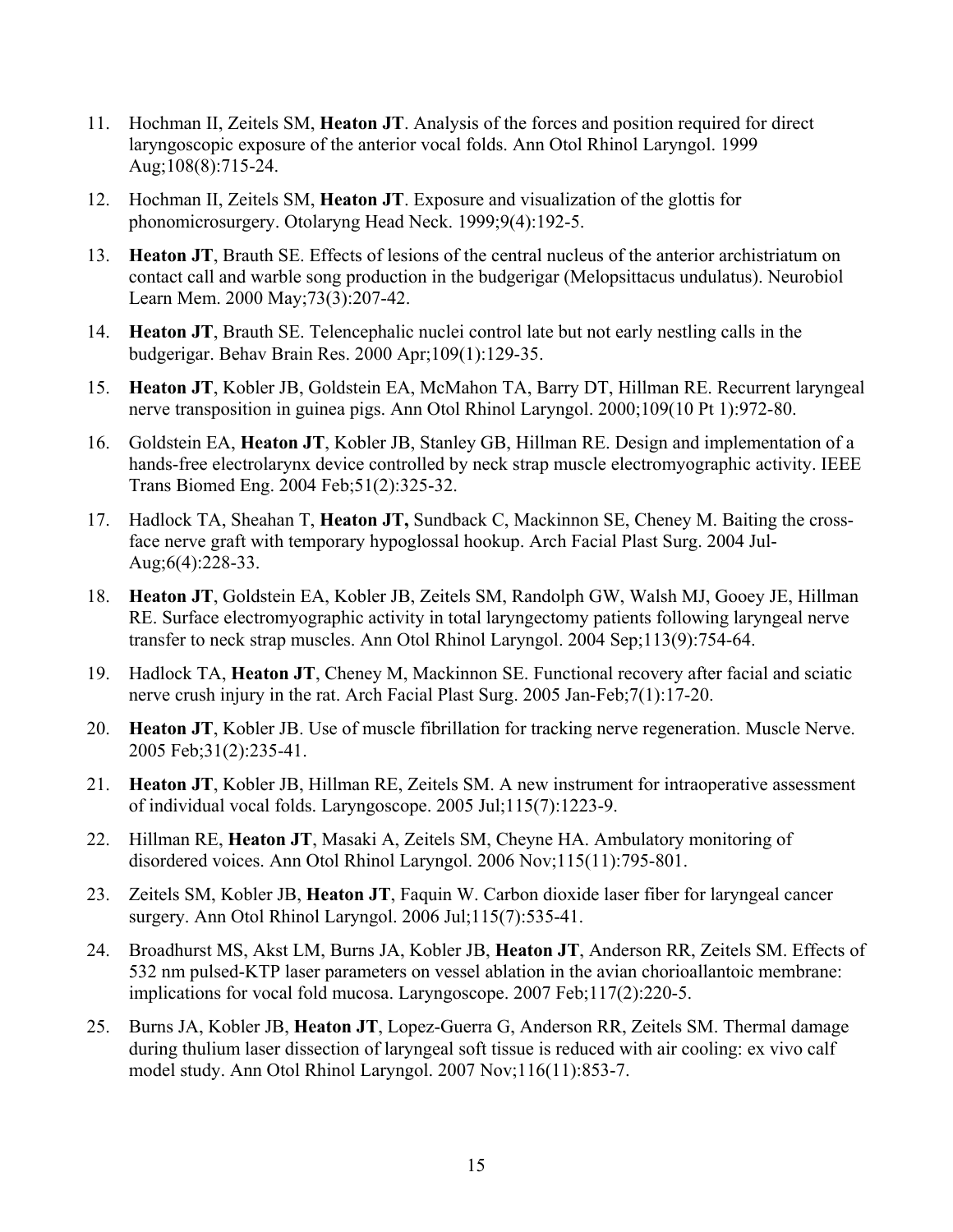- 26. Goldstein EA, **Heaton JT**, Stepp CE, Hillman RE. Training effects on speech production using a hands-free electromyographically controlled electrolarynx. J Speech Lang Hear Res. 2007 Apr;50(2):335-51.
- 27. Hadlock TA, Kowaleski JM, Mackinnon SE, **Heaton JT**. A novel method of head fixation for the study of rodent facial function. Exp Neurol. 2007 May;205(1):279-82.
- 28. Burns JA, Kobler JB, **Heaton JT**, Anderson RR, Zeitels SM. Predicting clinical efficacy of photoangiolytic and cutting/ablating lasers using the chick chorioallantoic membrane model: implications for endoscopic voice surgery. Laryngoscope. 2008 Jun;118(6):1109-24.
- 29. Hadlock TA, Kowaleski JM, Lo D, Bermejo R, Zeigler HP, Mackinnon SE, **Heaton JT**. Functional assessments of the rodent facial nerve: a synkinesis model. Laryngoscope. 2008 Oct;118(10):1744-9.
- 30. **Heaton JT**, Kowaleski JM, Bermejo R, Zeigler HP, Ahlgren DJ, Hadlock TA. A system for studying facial nerve function in rats through simultaneous bilateral monitoring of eyelid and whisker movements. J Neurosci Methods. 2008 Jun 30;171(2):197-206.
- 31. Park H, Williams R, Goldman N, Choe H, Kobler JB, Lopez-Guerra G, **Heaton JT**, Langer RS, Zeitels SM. Comparison of effects of 2 harvesting methods on fat autograft. Laryngoscope. 2008 Aug;118(8):1493-9.
- 32. Stepp CE, **Heaton JT**, Hillman RE. Post-laryngectomy speech respiration patterns. Ann Otol Rhinol Laryngol. 2008 Aug;117(8):557-63.
- 33. Walsh CJ, **Heaton JT**, Kobler JB, Szabo TL, Zeitels SM. Imaging of the calf vocal fold with high-frequency ultrasound. Laryngoscope. 2008 Oct:118(10):1894-9.
- 34. Kubert HL, Stepp CE, Zeitels SM, Gooey JE, Walsh MJ, Prakash SR, Hillman RE, **Heaton JT**. Electromyographic control of a hands-free electrolarynx using neck strap muscles. J Commun Disord. 2009 Jan;42(3):211-25.
- 35. Lahav J, Burns JA, Feinberg S, **Heaton JT**, Zeitels SM. Initial Anatomic Geographic Presentation of Glottal Dysplasia. Annals of Otology, Rhinology, and Laryngology. 2009;118(5):321-5.
- 36. Stepp CE, **Heaton JT**, Rolland RG, Hillman RE. Neck and face surface electromyography for prosthetic voice control after total laryngectomy. IEEE Trans Neural Syst Rehabil Eng. 2009 Apr; 17(2): 146-55.
- 37. Hadlock TA, Lindsay RW, Edwards C, Smitson C, Weinberg JS, Knox CJ, **Heaton JT**. The effect of electrical and mechanical stimulation on the regenerating rodent facial nerve. Laryngoscope. 2010 Jun;120(6):1094-102.
- 38. Hadlock TA, Kowaleski JM, Lo D, Mackinnon SE, **Heaton JT**. Rodent facial nerve recovery after selected lesions and repair techniques. Plast Reconstr Surg. 2010 Jan;125(1):99-109.
- 39. **Heaton JT**, Kowaleski JM, Edwards C, Smitson C, Hadlock TA. Evidence for facial nerveindependent mechanisms of blinking in the rat. Invest Ophthalmol Vis Sci. 2010 Jan;51(1):179- 82.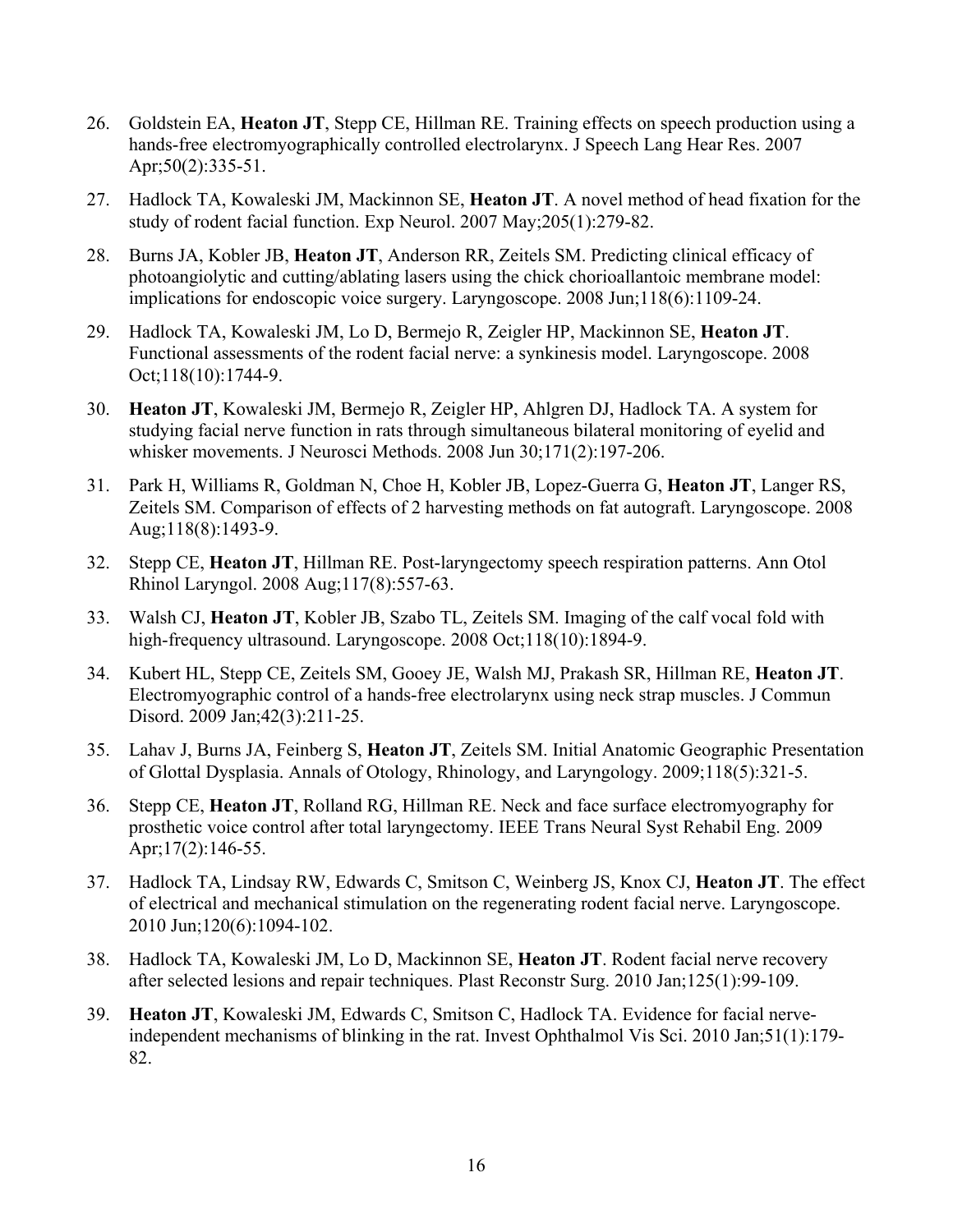- 40. Lindsay RW, **Heaton JT**, Edwards C, Smitson C, Hadlock TA. Nimodipine and acceleration of functional recovery of the facial nerve after crush injury. Arch Facial Plast Surg. 2010 Jan-Feb;12(1):49-52.
- 41. Lindsay RW, **Heaton JT**, Edwards C, Smitson C, Vakharia KT, Hadlock TA. Daily facial stimulation to improve recovery after facial nerve repair in rats. Arch Facial Plast Surg. 2010 May-Jun;12(3):180-5.
- 42. Luo Y, Kobler JB, **Heaton JT**, Jia X, Zeitels SM, Langer RS. Injectable hyaluronic acid-dextran hydrogels and effects of implantation in ferret vocal fold. J Biomed Mater Res B Appl Biomater. 2010 May;93(2):386-93.
- 43. Park H, Karajanagi SS, Wolak K, Aanestad J, Daheron L, Kobler JB, Lopez-Guerra G, **Heaton JT**, Langer RS, Zeitels SM. Three-dimensional hydrogel model using adipose-derived stem cells for vocal fold augmentation. Tissue Eng Part A. 2010 Feb;16(2):535-43.
- 44. Stepp CE, **Heaton JT**, Jette ME, Burns JA, Hillman RE. Neck surface electromyography as a measure of vocal hyperfunction before and after injection laryngoplasty. Ann Otol Rhinol Laryngol. 2010 Sep;119(9):594-601.
- 45. Stepp CE, Hillman RE, **Heaton JT**. A virtual trajectory model predicts differences in vocal fold kinematics in individuals with vocal hyperfunction. J Acoust Soc Am. 2010 May;127(5):3166-76.
- 46. Stepp CE, Hillman RE, **Heaton JT**. Modulation of neck intermuscular beta coherence during voice and speech production. J Speech Lang Hear Res. 2010 Nov;54(3):836-844.
- 47. Stepp CE, Hillman RE, **Heaton JT**. The impact of vocal hyperfunction on relative fundamental frequency during voicing offset and onset. J Speech Lang Hear Res. 2010 Oct;53(5):1220-6.
- 48. Stepp CE, Hillman RE, **Heaton JT**. Use of neck strap muscle intermuscular coherence as an indicator of vocal hyperfunction. IEEE Trans Neural Syst Rehabil Eng. 2010 Jun;18(3):329-35.
- 49. Burns JA, Lopez-Guerra G, **Heaton JT**, Kobler JB, Kraas J, Zeitels SM. Cooling the "oven": a temperature study of air and glottal tissue during laser surgery in an ex vivo calf larynx model. Ann Otol Rhinol Laryngol. 2010 Oct;119(10):684-9.
- 50. Friedman AD, Burns JA, **Heaton JT**, Zeitels SM. Early versus late injection medialization for unilateral vocal cord paralysis. Laryngoscope. 2010 Oct;120(10):2042-6.
- 51. Karajanagi SS, Lopez-Guerra G, Park H, Kobler JB, Galindo M, Aanestad J, Mehta DD, Kumai Y, Giordano N, d'Almeida A, **Heaton JT**, Langer RS, Herrera VL, Faquin W, Hillman RE, Zeitels SM. Assessment of canine vocal fold function after injection of a new biomaterial designed to treat phonatory mucosal scarring. Ann Otol Rhinol Laryngol. 2011 Mar;120(3):175- 84.
- 52. Stepp CE, **Heaton JT**, Braden MN, Jette ME, Stadelman-Cohen TK, Hillman RE. Comparison of neck tension palpation rating systems with surface electromyographic and acoustic measures in vocal hyperfunction. J Voice. 2011 Jan;25(1):67-75.
- 53. Stepp CE, **Heaton JT**, Stadelman-Cohen TK, Braden MN, Jette ME, Hillman RE. Characteristics of phonatory function in singers and nonsingers with vocal fold nodules. J Voice. 2011 Jan;25(6):714-724.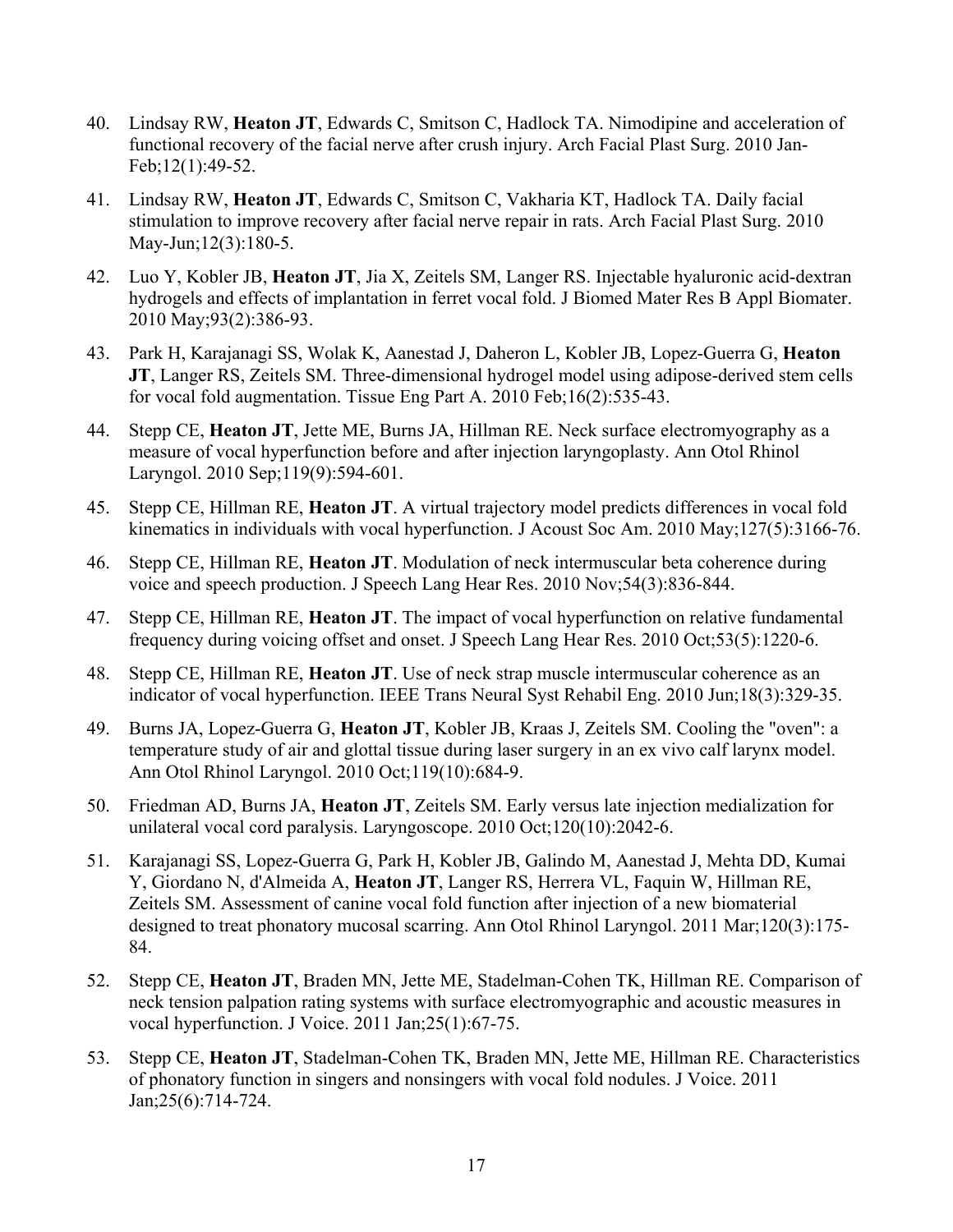- 54. Vakharia KT, Lindsay RW, Knox CJ, Edwards C, Henstrom D, Weinberg JS, Hadlock TA, **Heaton JT**. The effects of potential neuroprotective agents on rat facial function recovery following facial nerve injury. Otolaryngol Head Neck Surg. 2011 Jan;144(1):53-9.
- 55. Henstrom D, Hadlock TA, Lindsay RW, Knox CJ, Malo JS, Vakharia KT, **Heaton JT**. The convergence of facial nerve branches providing whisker pad motor supply in rats: implications for facial reanimation study. Muscle Nerve. 2012 May;45(5):692-7.
- 56. Stepp CE, Merchant GR, **Heaton JT**, Hillman RE. Effects of voice therapy on relative fundamental frequency during voicing offset and onset in patients with vocal hyperfunction. J Speech Lang Hear Res. 2011 Oct;54(5):1260-6.
- 57. **Heaton JT**, Kobler JB, Ottensmeyer MP, Lopez-Guerra G, Karajanagi SS, Burns JA, Zeitels SM. Modification and testing of a pneumatic dispensing device for controlled delivery of injectable materials. Laryngoscope. 2011 Nov;122(9):2023-8.
- 58. Koo HJ, Burns JA, Kobler JB, **Heaton JT**, Zeitels SM. Novel device for tissue cooling during endoscopic laryngeal laser surgery: thermal damage study in an ex vivo calf model. Ann Otol Rhinol Laryngol. 2012 Jul;121(7):485-9.
- 59. Hadlock TA, Kim SW, Weinberg JS, Knox CJ, Hohman MH, **Heaton JT**. Quantitative analysis of muscle histologic method in rodent facial nerve injury. JAMA Facial Plast Surg. 2013 Mar 1;15(2):141-6.
- 60. Kim SW, Heller ES, Hohman MH, Hadlock TA, **Heaton JT**. Detection and perceptual impact of side-to-side facial movement asymmetry. JAMA Facial Plast Surg. 2013 Nov-Dec;15(6):411-6.
- 61. Knox CJ, Hohman MH, Kleiss IJ, Weinberg JS, **Heaton JT**, Hadlock TA. Facial nerve repair: fibrin adhesive coaptation versus epineurial suture repair in a rodent model. Laryngoscope. 2013 Jul;123(7):1618-21.
- 62. Heaton JT, Knox CJ, Malo JS, Kobler JB, Hadlock TA. A system for delivering mechanical stimulation and robot-assisted therapy to the rat whisker pad during facial nerve regeneration. IEEE Trans Neural Syst Rehabil Eng. 2013 Nov;21(6):928-37.
- 63. Albadawi H, Oklu R, Cormier NR, O'Keefe RM, **Heaton JT**, Kobler JB, Austen WG, Watkins MT. Hind limb ischemia-reperfusion injury in diet-induced obese mice. J Surg Res. 2014 Aug;190(2):683-91.
- 64. Frigerio A, Hadlock TA, Murray EH, **Heaton JT**. Infrared-based blink-detecting glasses for facial pacing: toward a bionic blink. JAMA Facial Plast Surg. 2014 May-Jun;16(3):211-8.
- 65. **Heaton JT**, Sheu SH, Hohman MH, Knox CJ, Weinberg JS, Kleiss IJ, Hadlock TA. Rat whisker movement after facial nerve lesion: evidence for autonomic contraction of skeletal muscle. Neuroscience. 2014 Apr 18;265:9-20.
- 66. Hohman MH, Kim SW, Heller ES, Frigerio A, **Heaton JT**, Hadlock TA. Determining the threshold for asymmetry detection in facial expressions. Laryngoscope. 2014 Apr;124(4):860-5.
- 67. Hohman MH, Kleiss IJ, Knox CJ, Weinberg JS, **Heaton JT**, Hadlock TA. Functional recovery after facial nerve cable grafting in a rodent model. JAMA Facial Plast Surg. 2014 Jan-Feb;16(1):20-4.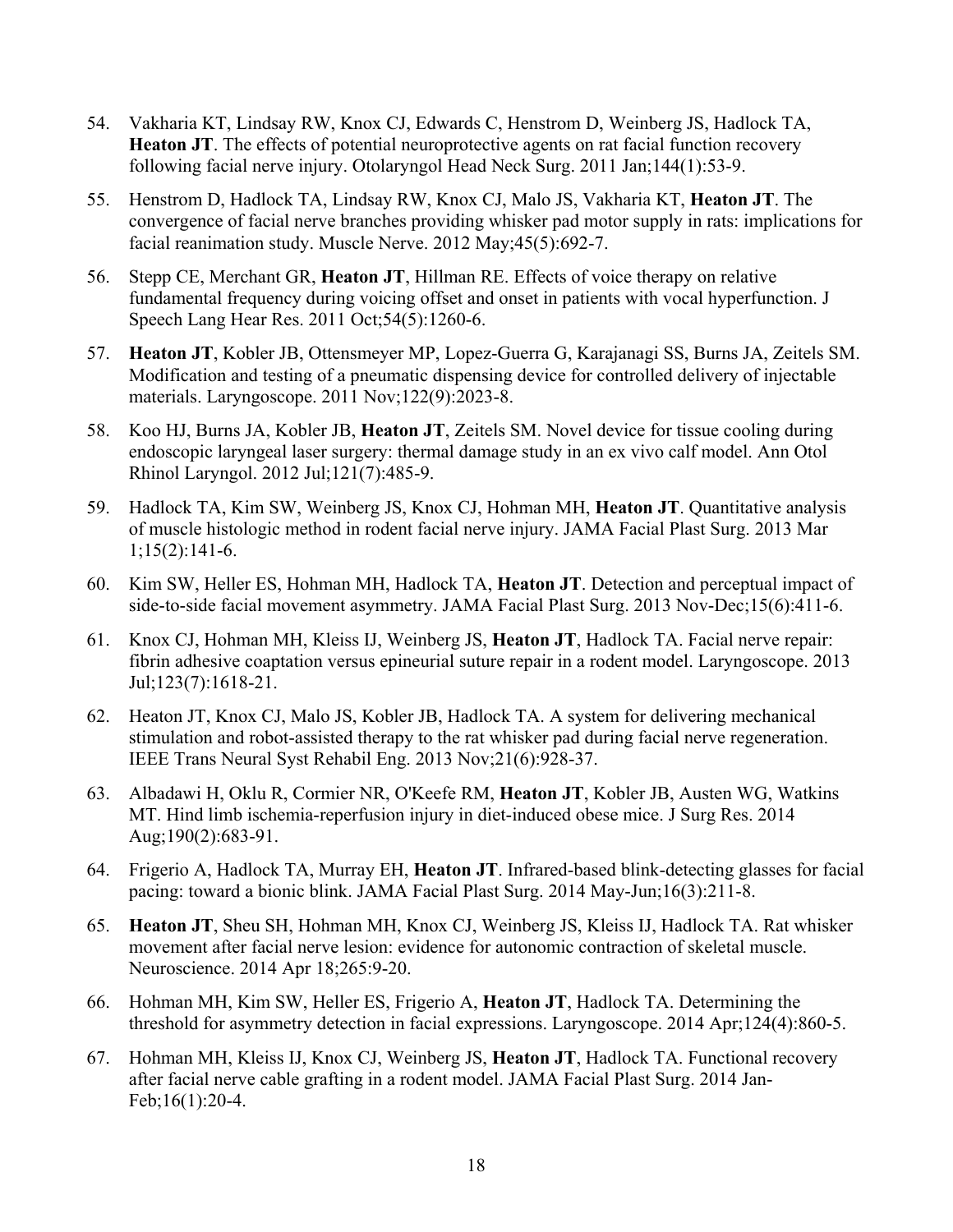- 68. Kleiss IJ, Knox CJ, Malo JS, Marres HA, Hadlock TA, **Heaton JT**. Whisking recovery after automated mechanical stimulation during facial nerve regeneration. JAMA Facial Plast Surg. 2014 Mar-Apr;16(2):133-9.
- 69. Frigerio A, **Heaton JT\***, Cavallari P, Knox CJ, Hohman MH, Hadlock TA\*. Electrical stimulation of eye blink in individuals with acute facial palsy: progress toward a bionic blink. Plastic and Reconstructive Surgery. Plastic and Reconstructive Surgery. 2015 Oct;136(4):515e-523e. (\*Joint senior authorship).
- 70. Weinberg JS, Kleiss IJ, Knox CJ, Heaton JT, Hadlock TA. The Dilator naris muscle as a reporter of facial nerve regeneration in a rat model. Ann Plast Surg. 2016 Jan;76(1):94-8.
- 71. Puram SV, Chow H, Wu C-W, **Heaton JT**, Kamani D, Gorti G, Chiang FY, Dionigi G, Barczynski M, Schneider R, Dralle H, Lorenz K, Randolph GW. Vocal cord paralysis predicted by neural monitoring electrophysiologic changes with recurrent laryngeal nerve compressive neuropraxic injury in a canine model. Head & Neck. 2016; 38(S1):E1341-E1350.
- 72. Guo, L, Nagle, KF, **Heaton, JT.** Generating tonal distinctions in Mandarin Chinese using an electrolarynx with preprogrammed tone patterns. Speech Communication. 2016 Apr;78:34-41.
- 73. Puram SV, Chow H, Wu C-W, **Heaton JT**, Kamani D, Gorti G, Chiang FY, Dionigi G, Barczynski M, Schneider R, Dralle H. Lorenz K, Randolph GW. Posterior cricoarytenoid muscle electrophysiologic changes are predictive of vocal cord paralysis with recurrent laryngeal nerve compressive injury in a canine model. Laryngoscope. 2016 Dec;126(12):2744-2751.
- 74. Mehta DD, Cheyne HA, Wehner A, **Heaton JT**, Hillman, RE. (2016). Accuracy of self-reported estimates of daily voice use in adults with normal and disordered voices. Am J Speech Lang Pathol. 2016;25(4):634-641.
- 75. Kagan LS, **Heaton, JT.** The effectiveness of low-level light therapy in attenuating vocal fatigue. J Voice.2017;31(3): 384.e15-23
- 76. Adessa M, Stadelman-Cohen TK, Zipse L, Guarino AJ, **Heaton JT**. Factors Affecting Voice Therapy Completion in Singers. J Voice. 2017;32(5):564-71.
- 77. Meltzner GS, **Heaton JT**, Deng Y, De Luca G, Roy SH, Kline JC. Silent Speech Recognition as an Alternative Communication Device for Persons with Laryngectomy. IEEE/ACM transactions on audio, speech, and language processing. 2017;25(12):2386-2398.
- 78. Meltzner GS, **Heaton JT**, Deng Y, De Luca G, Roy SH, Kline JC, Development of sEMG sensors and algorithms for silent speech recognition. Journal of neural engineering. 2018;15(4), 046031.
- 79. Zeitels SM, Lombardo P, Chaves J, Burns JA, Hillman RE, **Heaton JT**, Kobler JB. Glottic Stenosis: An anatomic analysis and treatment with a new self-retaining interarytenoid spring. Annals of Otology, Rhinology & Laryngology. 2019;128(3\_suppl):94S-105S.
- 80. Zeitels SM, Lombardo P, Chaves J, Faquin W, Hillman RE, **Heaton JT,** Kobler JB. Vocal fold injection of absorbable materials: A histological analysis with clinical ramifications. Annals of Otology, Rhinology & Laryngology. 2019;128(3\_suppl):71S-81S.
- 81. Otten DM, Kobler JB, Hillman RE, Zeitels SM, Seitter KP, **Heaton, JT.** Development of a closed-loop stimulator for laryngeal reanimation, part 1: Devices. Annals of Otology, Rhinology & Laryngology. 2019;128(3\_suppl):33S-52S.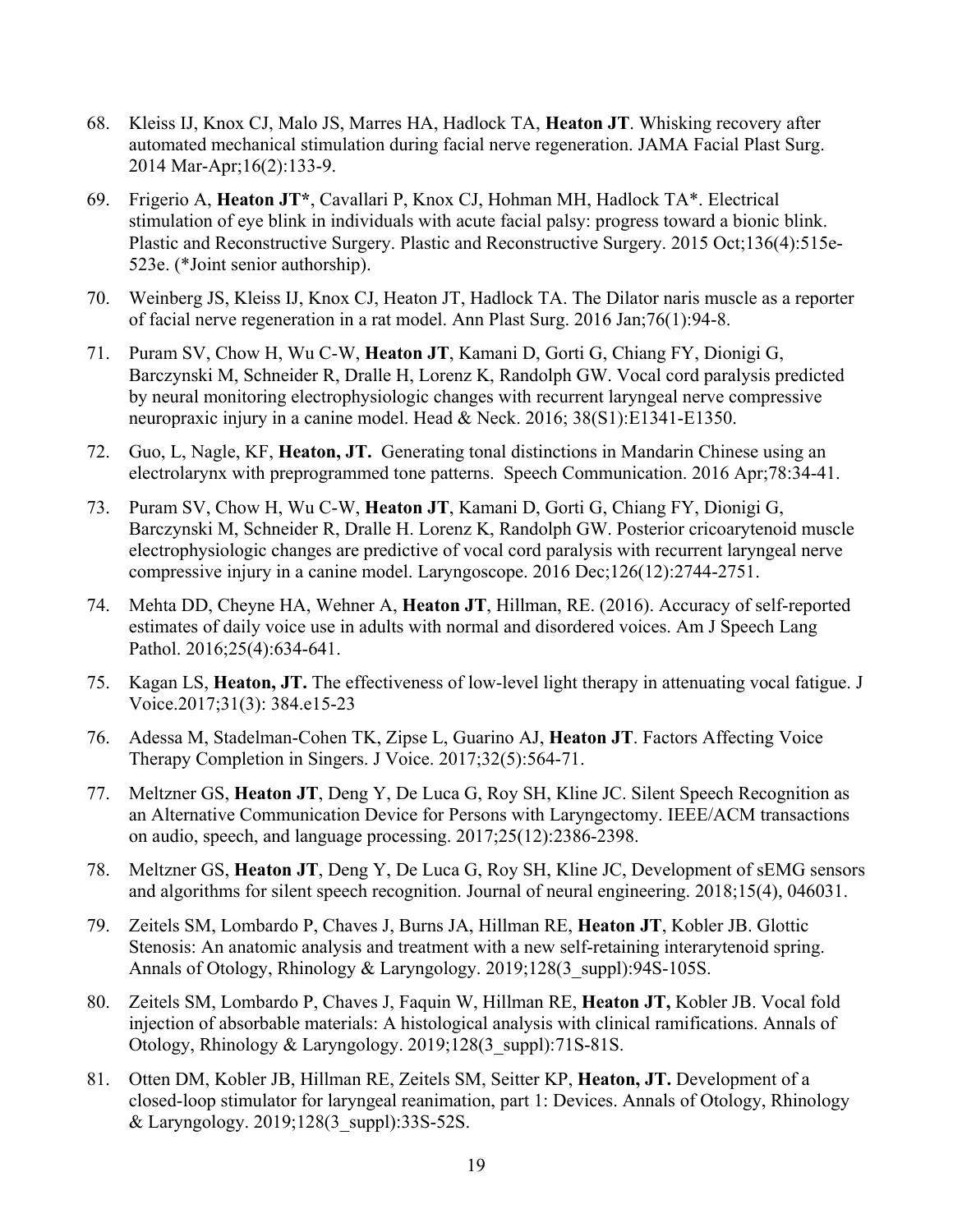- 82. **Heaton JT,** Kobler JB, Otten DM, Hillman RE, Zeitels SM. Development of a closed-loop stimulator for laryngeal reanimation, part 2: Device testing in the canine model of laryngeal paralysis. Annals of Otology, Rhinology & Laryngology. 2019;128(3\_suppl):53S-70S.
- 83. **Heaton JT,** Kobler JB, Ottensmeyer MP, Petrillo RH, Tynan MA, Mehta DD, Hillman RE, Zeitels SM. Aerodynamically driven phonation of individual vocal folds under general anesthesia in canines. Laryngoscope. 2020; 130(8):1980-1988.
- 84. **Heaton JT**, Kobler JB, Ottensmeyer MP, Petrillo RH, Tynan MA, Hillman RE, Zeitels SM. Subcutaneous Ports for Chronic Nerve Cuff and Intramuscular Electrode Stimulation in Animal Models. Otolaryngology–Head and Neck Surgery. 2020 Sep 22:0194599820960092.
- 85. Vojtech, JM, Chan, MD, Shiwani, B, Roy, SH, **Heaton, JT**, Meltzner, GS, Contessa, P, De Luca, G, Patel, R and Kline, JC. Surface Electromyography–Based Recognition, Synthesis, and Perception of Prosodic Subvocal Speech. Journal of Speech, Language, and Hearing Research. 2021 pp.1-20. doi.org/10.1044/2021\_JSLHR-20-00257
- 86. Baird BJ, Tynan MA, Tracy LF, **Heaton JT**, Burns JA. Surgeon Positioning During Awake Laryngeal Surgery: An Ergonomic Analysis. The Laryngoscope. 2021 July 23. PMID: 34296439.

### **Non-peer reviewed scientific or medical publications/materials in print or other media**

### **Proceedings of Meetings**

- 1. Brauth SE, **Heaton JT**, Shea SD, Durand SE, Hall WS. Functional anatomy of forebrain vocal control pathways in the budgerigar (*Melopsittacus undulatus*). Annals of the New York Academy of Sciences 1997;807:368-385. 9071364*.*
- 2. Hall WS, Cookson, KK, **Heaton JT**, Roberts TF., Shea SD, Brauth SE. Audio-vocal learning in budgerigars. Annals of the New York Academy of Sciences 1997;807:352-376. 9071363.
- 3. Shea SD, Heaton KJ, **Heaton JT**, Hall WS, Brauth, SE. The role of contact calls in social behavior of the budgerigar. Annals of the New York Academy of Sciences 1997;807:571-573. 9071401*.*
- 4. Goldstein EA, **Heaton JT**, Kobler JB, Stanley GB, Hillman RE. Design and implementation of a hands-free electrolarynx device controlled by neck strap muscle electromyographic activity. Proceedings of the 1st International IEEE EMBS Special Topic Conference on Neural Engineering, March 20-22, 2003 in Capri, Italy. 14765705*.*
- 5. Ottensmeyer MP, Yip M, Walsh CJ, Kobler JB, **Heaton JT**, Zeitels SM. Intra-operative laryngoscopic instrument for characterizing vocal fold viscoelasticity. ASME 2nd Frontiers in Biomedical Devices Conference. 2007: 133-4.
- 6. Meltzner GS, Sroka J, **Heaton JT**, Gilmore LD, Colby G, Roy SH, Chen N, De Luca CJ. Speech Recognition for Vocalized and Subvocal Modes of Production using Surface EMG Signals from the Neck and Face. INTERSPEECH 2008, 2667-2670. 3040238*.*
- 7. Colby, G, **Heaton JT**, Gilmore LD, Sroka J, Deng Y, Cabrera J, Roy SH, De Luca CJ, Meltzner GS. Sensor subset selection for surface electromyography based speech recognition. ICASSP IEEE International Conference on Acoustics, Speech and Signal Processing. 2009: 473-476.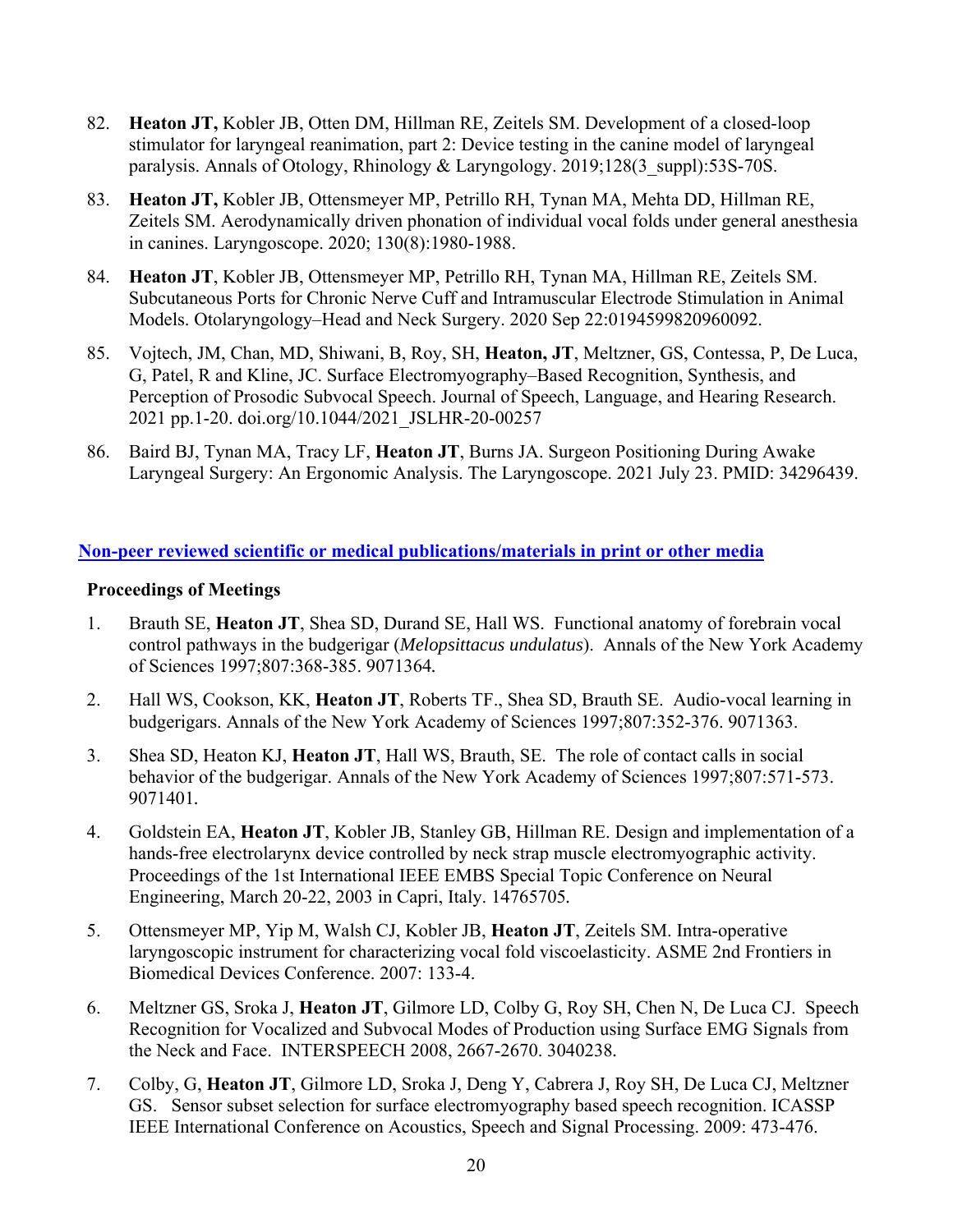1583384*.*

- 8. Deng Y, Patel R, **Heaton JT**, Colby G, Gilmore LD, Cabrera J, Roy SH, De Luca CJ, Meltzner GS. Disordered speech recognition using acoustic and sEMG signals. INTERSPEECH, 6-10 September 2009 in Brighton, UK, p. 644-647. 3041460.
- 9. **Heaton JT**, Knox CJ, Malo JS, and Hadlock TA. A system for delivering mechanical stimulation to the rat whisker pad during facial nerve regeneration. Proceedings of the 5th International IEEE EMBS Conference on Neural Engineering, Cancun, Mexico, April 27 – May 01, 2011, p. 629- 633. 19483546.
- 10. **Heaton JT**, Robertson M, Griffin C. Development of a wireless electromyographically controlled electrolarynx voice prosthesis. Proceedings of the 33<sup>rd</sup> Annual International Conference of the IEEE EMBS. Boston, Massachusetts USA, August 30 – September 3, 2011. p. 5352-5355. 22255547*.*
- 11. Meltzner GS, Colby G, Deng Y, **Heaton JT**. Signal acquisition and processing techniques for sEMG based silent speech recognition. Proceedings of the 33<sup>rd</sup> Annual International Conference of the IEEE EMBS. Boston, Massachusetts USA, August 30 – September 3, 2011. p. 4848-4851. 22255424.
- 12. Deng Y, Colby G, **Heaton JT**, Meltzner GS. Signal Processing Advances for the MUTE sEMG-Based Silent Speech Recognition System. Paper #1569612361. Military Communications Conference, October 29 – November 1<sup>st</sup>, 2012, Orlando FL. p. 1-6.
- 13. Meltzner GS, **Heaton JT**, Deng, Y. The MUTE silent speech recognition system. INTERSPEECH, 25-29 August 2013 in Lyon, France. p.761-3.14. Deng Y, **Heaton JT**, Meltzner GS. Towards a practical silent speech recognition system. INTERSPEECH, 14-18 September 2014 in Singapore. p. 1164-8.
- 15. Nagle, KF., and **Heaton, JT**. Perceived naturalness of electrolaryngeal speech produced using sEMG-controlled vs. manual pitch modulation. Proceedings of the 17th Annual Conference of the International Speech Communication Association, San Francisco, CA. 2016; p.238-242.
- 16. Heaton JT., Wang J. Proposal Number 20115. Research Symposium: Reconstructing Speech from Electromyographic Signals and Lip and Tongue Movements during Silent Speech. Proposal accepted at the 2020 Annual Convention of the American Speech-Language-Hearing Association, San Diego, CA (Convention canceled).
- 17. Baird, JB., Tynan, MA., Tracy, LF., Heaton, JT., Burns, JB. Surgeon Positioning During In-Office Laryngeal Surgery: An Ergonomic Analysis. Abstract at the Triological Society Meeting, Combined Otolaryngology Spring Meetings, 2020, Atlanta, Georgia 2020 (Meetings canceled).

### **Reviews, chapters, monographs and editorials**

- 1. Hillman RE, Walsh M, **Heaton JT**. Laryngectomy speech rehabilitation: A review of outcomes. In: Doyle P, editor. Contemporary Considerations in the Treatment and Rehabilitation of Head and Neck Cancer. Austin: ProEd, 2005. p.75-90.
- 2. Meltzner G, Hillman RE, **Heaton JT**, Houston K, Kobler JB, Qi Y. Electrolaryngeal speech: The state-of-the-art and future directions for development. In: Doyle P, editor. Contemporary Considerations in the Treatment and Rehabilitation of Head and Neck Cancer. Austin: ProEd,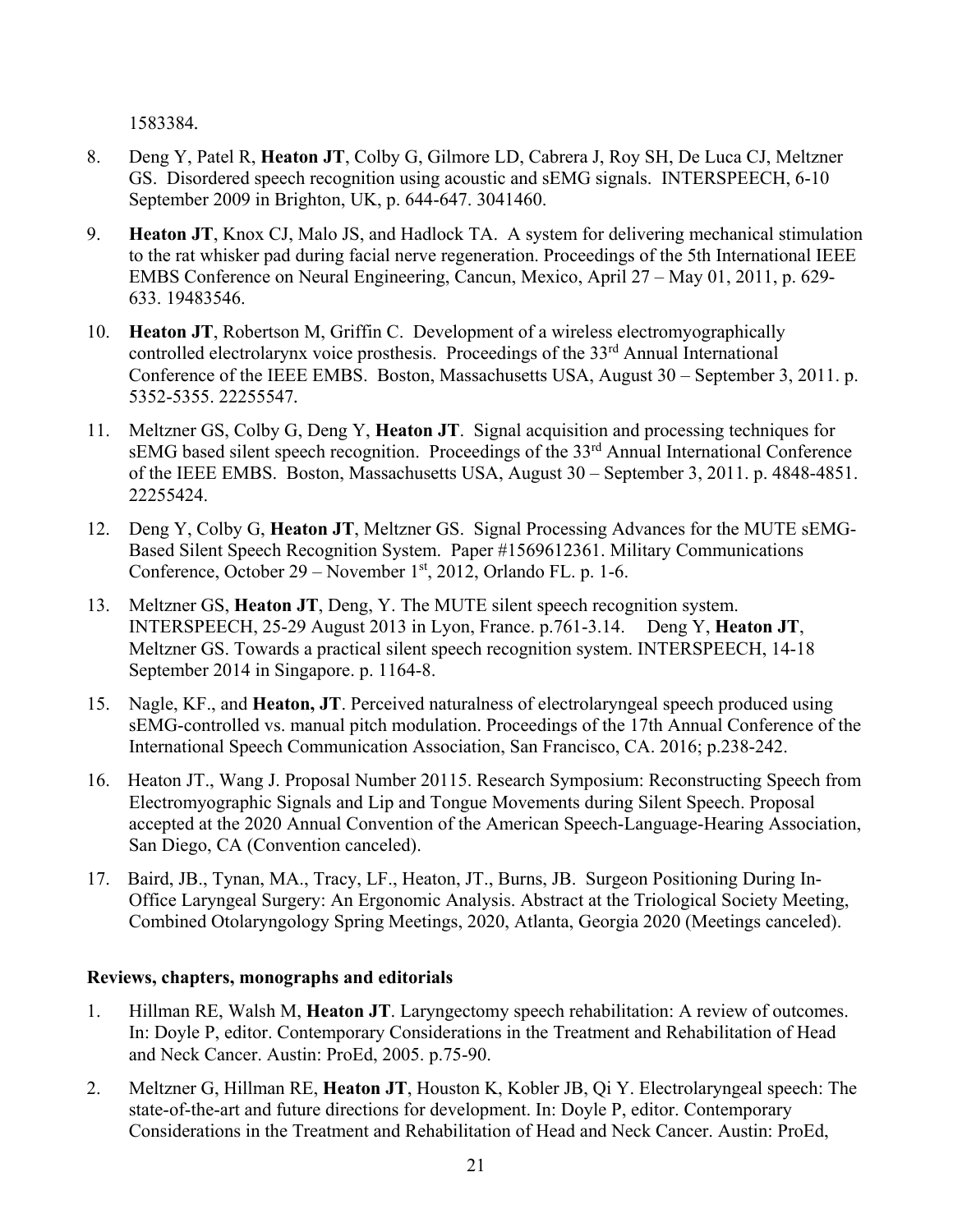2005. p.571-590.

- 3. **Heaton JT**, Vallila-Rohter S. Anatomy and physiology of communication and swallowing. In: Lof GL, Johnson AF, editors. PRAXIS: Speech-Language Pathology Examination Study Guide. Evanston: TherapyEd; 2015. p. 3-46.
- 4. Novstrup A, Goan T, **Heaton JT.** Workload Assessment Using Speech-Related Neck Surface Electromyography. In: Longo L., Leva M.,editors. Human Mental Workload: Models and Applications. H-WORKLOAD 2018. Communications in Computer and Information Science, vol 1012. Springer, Cham.
- 5. **Heaton, JT,** & Vallila-Rohter, S. (2021). Anatomy and physiology of communication and swallowing. In G.L. Lof & A.F. Johnson (Eds.), National Speech-Language Pathology Examination Review and Study Guide. TherapyEd, 2021, 2nd ed., pp. 19-61.

### **Thesis**

**Heaton JT**. Effects of syringeal denervation on contact call production in the budgerigar [Thesis]. College Park, Maryland, University of Maryland, 1993.

**Heaton JT**. The role of descending forebrain projections and auditory feedback in budgerigar vocal development [Dissertation]. College Park, Maryland, University of Maryland, 1997. 217 pp.

### **Abstracts, Poster Presentations and Exhibits Presented at Professional Meetings**

- 1. **Heaton JT**, Patel R, Deng Y, Colby G, Cabrera J, Gilmore LD, Roy SH, De Luca CJ, Meltzner GS. Computer recognition of dysarthric speech using acoustic and sEMG signals. Poster presentation for the Conference on Speech Motor Control and Motor Speech Disorders. 2010; Savannah, GA.
- 2. Mehta DD, Woodbury LR, Cheyne HA, **Heaton JT**, Feng SW, Zañartu M, Hillman RE. Duration of ambulatory monitoring needed to accurately estimate voice use. Proceedings of INTERSPEECH, Paper ID 1138: Annual Conference of the International Speech Communication Association. 2012; Portland, OR.
- 3. Guo L, Nagle KF, **Heaton JT**. Use of an electrolarynx to create tonal distinctions. Poster presentation for the Annual Convention of the American Speech-Language-Hearing Association. 2014. Orlando, FL.
- 4. Nagle KF, Murray LH, **Heaton JT**. Association between acoustic and perceptual measures of question intonation for EMG-activated electrolaryngeal speech. Poster presentation for the Annual Convention of the American Speech-Language-Hearing Association. 2014. Orlando, FL.
- 5. Marks KL, Nagle KF, Heaton **JT.** Improving agreement between graduate students and experts for CAPE-V measures. Poster presentation for the Voice Foundation Annual Symposium. 2015. Philadelphia, PA.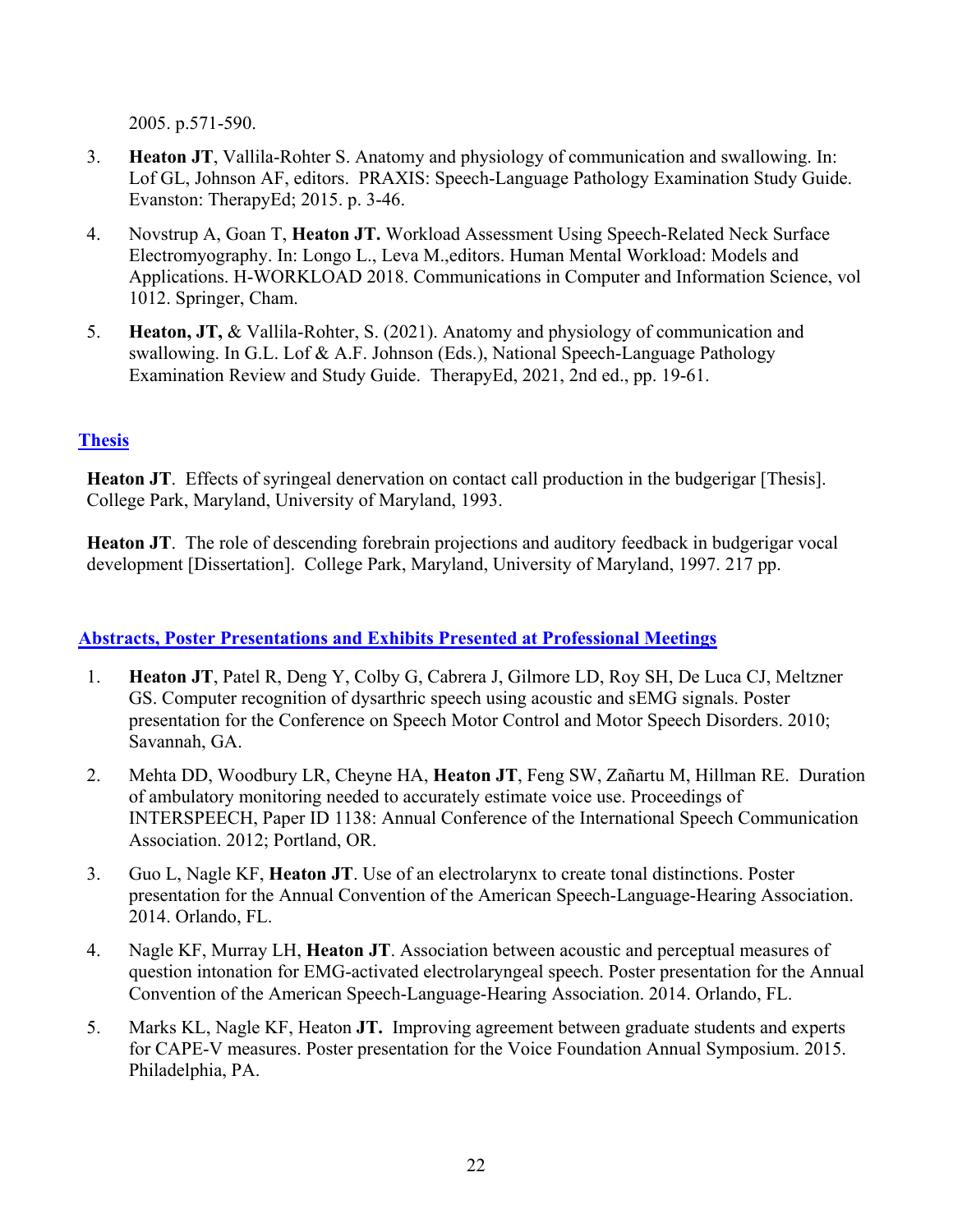- 6. **Heaton JT**, Murray EH. Preliminary testing of a wireless electromyographically controlled electrolarynx voice prosthesis. Poster D042 at the American Laryngological Association, Combined Otolaryngology Spring Meeting, April 22-26<sup>th</sup>, 2015, Boston, MA.
- 7. **Heaton JT**, Kobler, JB, Hillman, RE, Zeitels, SM. Identification of paralyzed laryngeal muscles using low-frequency transcutaneous stimulation. Abstract at the American Laryngological Association, Combined Otolaryngology Spring Meeting, May 18-19<sup>th</sup>, 2016, Chicago, IL.
- 8. Nagle KF, **Heaton JT**. A new electrolaryngeal voice prosthesis with electromyographicallycontrolled fundamental frequency modulation: Acoustic & perceptual outcomes. Poster presentation for 5th Annual Harvard Research Day, May 2016, Boston, Massachusetts.
- 9. Nagle, KF, **Heaton JT**. Perceived naturalness of electrolaryngeal speech produced using sEMGcontrolled vs. manual pitch modulation. Poster presentation at Interspeech, September 2016, San Francisco, California.
- 10. Nagle KF, **Heaton JT.** Comparison of thumb-pressure vs. electromyographic modes of frequency modulation for electrolaryngeal speech. Poster at the Acoustical Society meeting, June 28, 2017, Boston, MA.
- 11. Nagle KF, **Heaton JT**. Surface EMG control of fundamental frequency modulation using submental muscles: Enhancing alaryngeal prosody. Poster at the Conference on Motor Speech, February 21-25, 2018, Savannah, Georgia.
- 12. **Heaton JT**, Kobler JB, Ottensmeyer MP, Petrillo RH, Hillman RE, Zeitels SM. Subcutaneous ports for chronic nerve-cuff and intramuscular electrode stimulation in animal models. Abstract at the American Bronchoesophagological Association, Combined Otolaryngology Spring Meeting, April 18-22, 2018, Oxon Hill, MD.
- 13. **Heaton JT**, Kobler JB, Ottensmeyer MP, Petrillo RH, Tynan MA, Hillman RE, Zeitels SM. Intraoperative phonation testing of individual vocal folds in the dog larynx. Abstract at the American Bronchoesophagological Association, Combined Otolaryngology Spring Meeting, May 1-3, 2019, Austin, TX.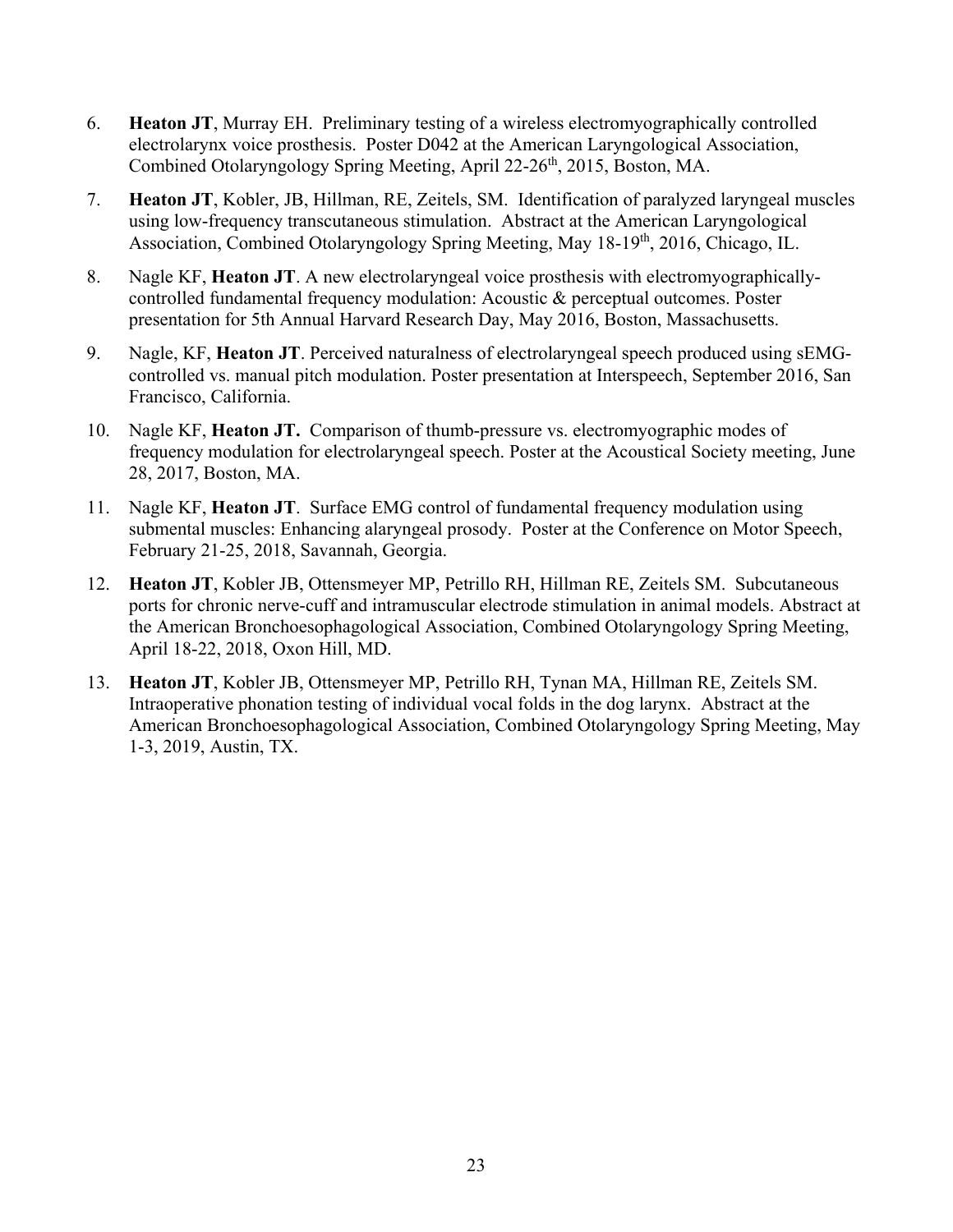#### **Narrative Report**

**Introduction:** I am a neuroscientist investigator who specializes in the field of communication science. Currently, I am affiliated with the Center for Laryngeal Surgery and Voice Rehabilitation at Massachusetts General Hospital (MGH Voice Center). I hold faculty appointments as an Associate Professor of Surgery at Harvard Medical School and an Adjunct Professor of Communication Sciences and Disorders at the MGH Institute of Health Professions (MGH-IHP). In these positions, I divide most of my time between research and teaching. In my role as a research scientist, I work closely with an interdisciplinary team of physicians, clinicians, and engineers. Our team is investigating cutting-edge approaches to restore communication abilities in individuals who have lost normal function owing to trauma or disease. As an educator, I serve as a research advisor and mentor to graduate students in masters and doctorate-level programs in communication science, as well as medical fellows and residents receiving their training through MGH and other Harvard-affiliated hospitals.

**Area of Expertise:** My research on the neural control of communication has evolved over time and covers a broad range of activities, from groundbreaking work on the identification of forebrain neural pathways that support vocal production in a vocal-learning animal model (the parrot), to motor innervation of the vocal and articulatory apparatus in animal models and human participants. Most recently, my work has focused on the development of computer-neuromotor interfaces that support communication through (1) automatic electromyographic (EMG) control of a voice prosthesis, (2) neck and face surface EMG signal analysis for automatic speech recognition, and (3) functional electrical stimulation of the face and larynx muscles to restore movement after motor nerve impairment. I have been funded as a Principal Investigator on multiple NIH research grants, including an R01 from the National Institute of Neurological Disorders and Stroke (NINDS) to investigate strategies for improving facial nerve regeneration, and a small business technology transfer grant (STTR Phase I & II) from the National Institute on Deafness and Other Communication Disorders (NIDCD) to develop a voice neural prosthesis that can be controlled by neck muscle signals. I have also served as a neuroscientist consultant/investigator for the Defense Advanced Research Projects Agency (DARPA) on an initiative to achieve automatic speech recognition from neck and face muscle signals (rather than acoustics), and I continue this project with multiple industrial and academic partners in the Boston area under NIH small business innovation research (SBIR) funding. I also collaborate as PI at MGH with industry partners under DARPA STTR (Phase I & II) funding to use speech and other physiological measures as biomarkers for cognitive load during human-computer interaction.

 Each year thousands of individuals lose the use of their larynx from disease or injury and consequently must use an artificial voice source to speak. My colleagues and I have demonstrated the feasibility of using neck surface EMG signals as an intuitive control source for the onset/offset and pitch modulation of an electrolarynx (EL) voice prosthesis, and I have secured NIH funding to develop a commercial version of an EMG-controlled electrolarynx. I am also investigating the use of face and neck surface EMG signals for speech encoding in both vocally normal and vocally compromised individuals to be implemented on a smartphone for real-time automatic speech recognition (for speech synthesis, speech-to-text, etc.). Most recently, I have investigated approaches for stimulating the muscles of the face and larynx to restore function in individuals who have reduced or absent mobility in muscles innervated by the facial and laryngeal nerves. This work has included animal models of nerve regeneration and neuromuscular stimulation, as well as volitional movement detection and stimulation in nerve-lesioned patients (e.g. individuals with Bell's palsy). My ultimate goal is to develop a closedloop neural prosthesis to restore natural movement in the face and larynx, and I have a patent for a